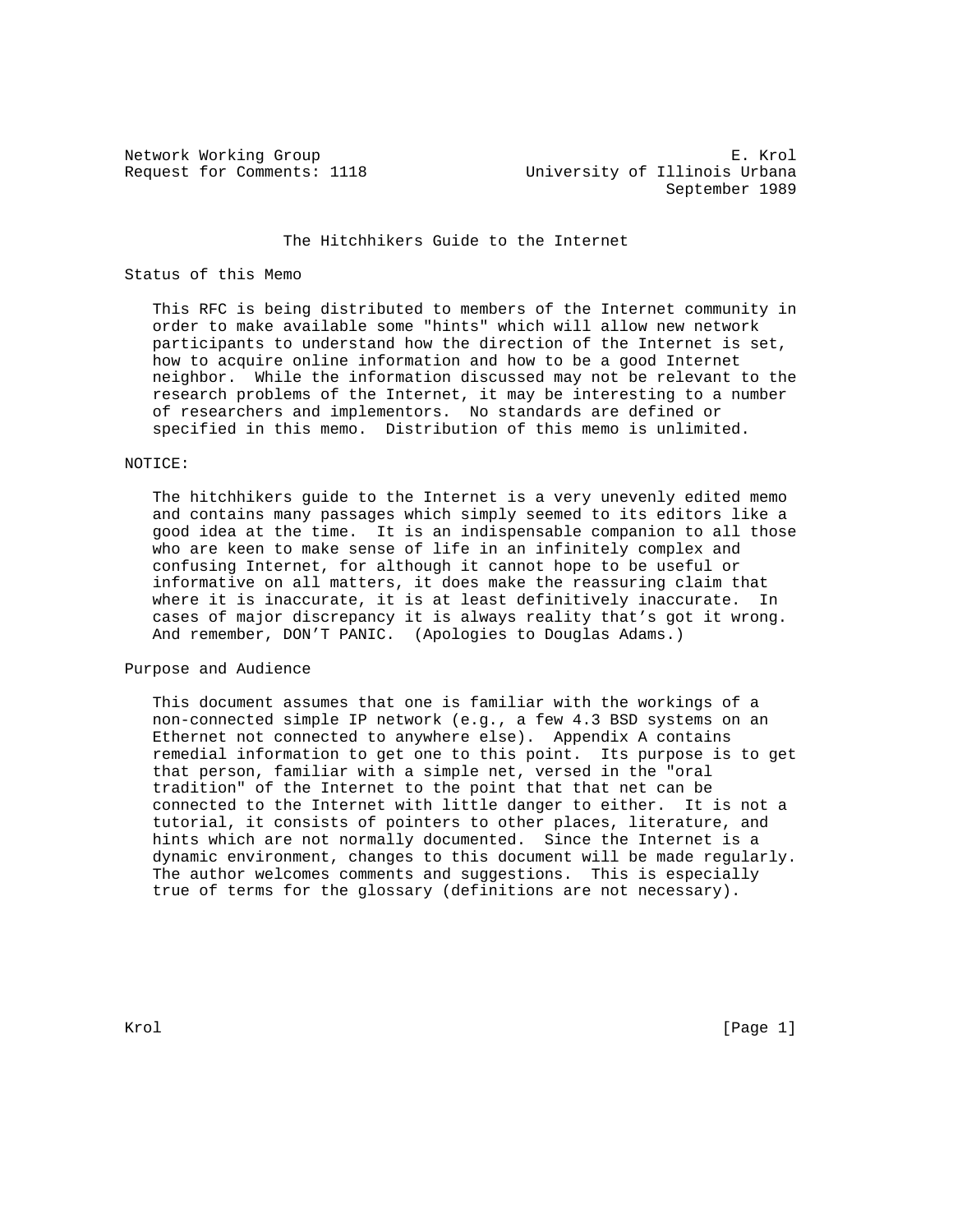## What is the Internet?

 In the beginning there was the ARPANET, a wide area experimental network connecting hosts and terminal servers together. Procedures were set up to regulate the allocation of addresses and to create voluntary standards for the network. As local area networks became more pervasive, many hosts became gateways to local networks. A network layer to allow the interoperation of these networks was developed and called Internet Protocol (IP). Over time other groups created long haul IP based networks (NASA, NSF, states...). These nets, too, interoperate because of IP. The collection of all of these interoperating networks is the Internet.

 A few groups provide much of the information services on the Internet. Information Sciences Institute (ISI) does much of the standardization and allocation work of the Internet acting as the Internet Assigned Numbers Authority (IANA). SRI International provides the principal information services for the Internet by operating the Network Information Center (NIC). In fact, after you are connected to the Internet most of the information in this document can be retrieved from the SRI-NIC. Bolt Beranek and Newman (BBN) provides information services for CSNET (the CIC) and NSFNET (the NNSC), and Merit provides information services for NSFNET (the NIS).

# Operating the Internet

 Each network, be it the ARPANET, NSFNET or a regional network, has its own operations center. The ARPANET is run by BBN, Inc. under contract from DCA (on behalf of DARPA). Their facility is called the Network Operations Center or NOC. Merit, Inc. operates NSFNET from yet another and completely seperate NOC. It goes on to the regionals having similar facilities to monitor and keep watch over the goings on of their portion of the Internet. In addition, they all should have some knowledge of what is happening to the Internet in total. If a problem comes up, it is suggested that a campus network liaison should contact the network operator to which he is directly connected. That is, if you are connected to a regional network (which is gatewayed to the NSFNET, which is connected to the ARPANET...) and have a problem, you should contact your regional network operations center.

# RFCs

 The internal workings of the Internet are defined by a set of documents called RFCs (Request for Comments). The general process for creating an RFC is for someone wanting something formalized to write a document describing the issue and mailing it to Jon Postel

Krol [Page 2]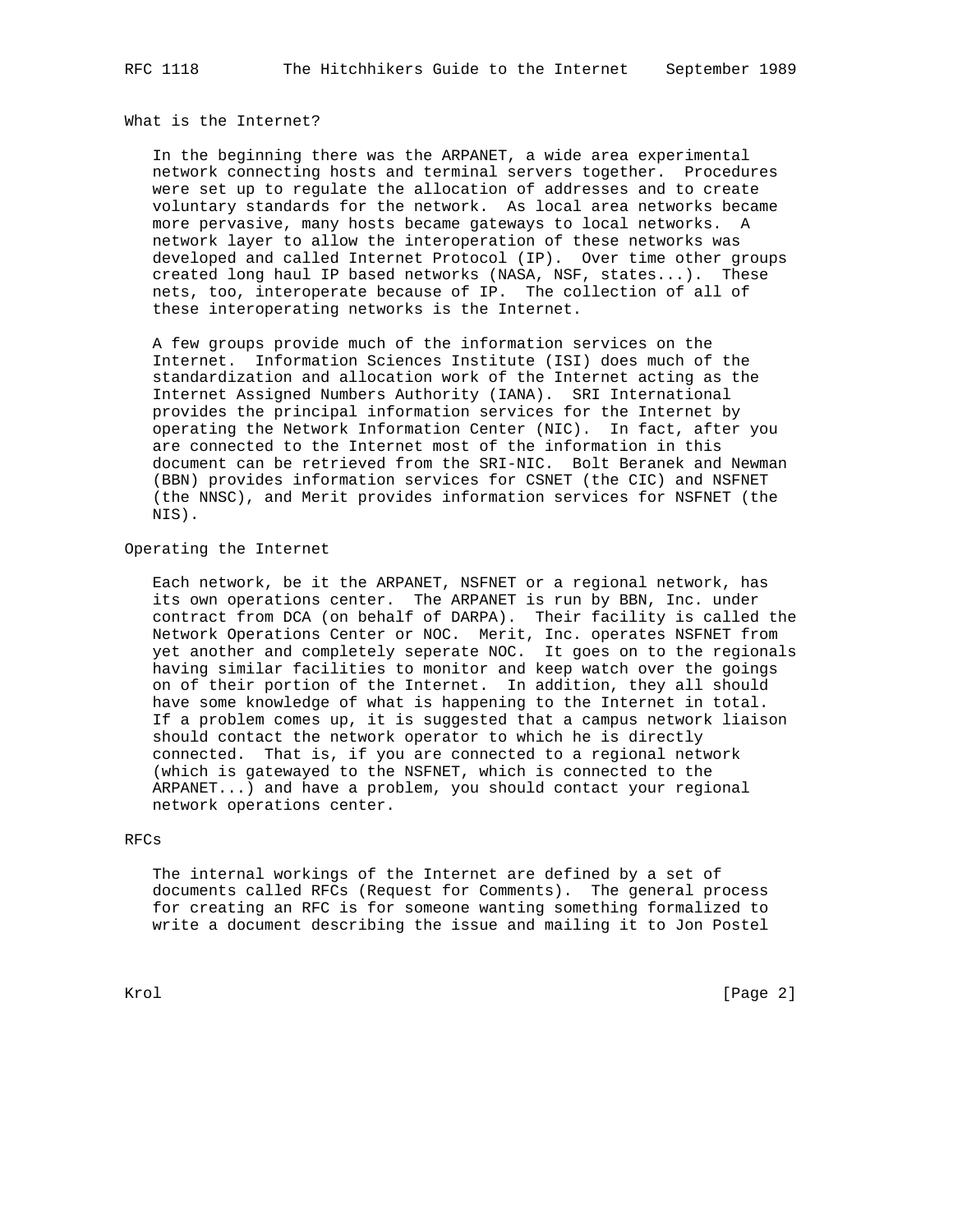(Postel@ISI.EDU). He acts as a referee for the proposal. It is then commented upon by all those wishing to take part in the discussion (electronically of course). It may go through multiple revisions.

 Should it be generally accepted as a good idea, it will be assigned a number and filed with the RFCs.

 There are two independent categorizations of protocols. The first is the state of standardization which is one of "standard", "draft standard", "proposed", "experimental", or "historic". The second is the status of this protocol which is one of "required", "recommended", "elective", or "not recommended". One could expect a particular protocol to move along the scale of status from elective to required at the same time as it moves along the scale of standardization from proposed to standard.

 A Required Standard protocol (e.g., RFC-791, The Internet Protocol) must be implemented on any host connected to the Internet. Recommended Standard protocols are generally implemented by network hosts. Lack of them does not preclude access to the Internet, but may impact its usability. RFC-793 (Transmission Control Protocol) is a Recommended Standard protocol. Elective Proposed protocols were discussed and agreed to, but their application has never come into wide use. This may be due to the lack of wide need for the specific application (RFC-937, The Post Office Protocol) or that, although technically superior, ran against other pervasive approaches. It is suggested that should the facility be required by a particular site, an implementation be done in accordance with the RFC. This insures that, should the idea be one whose time has come, the implementation will be in accordance with some standard and will be generally usable.

 Informational RFCs contain factual information about the Internet and its operation (RFC-1010, Assigned Numbers). Finally, as the Internet and technology have grown, some RFCs have become unnecessary. These obsolete RFCs cannot be ignored, however. Frequently when a change is made to some RFC that causes a new one to be issued obsoleting others, the new RFC may only contains explanations and motivations for the change. Understanding the model on which the whole facility is based may involve reading the original and subsequent RFCs on the topic. (Appendix B contains a list of what are considered to be the major RFCs necessary for understanding the Internet).

 Only a few RFCs actually specify standards, most RFCs are for information or discussion purposes. To find out what the current standards are see the RFC titled "IAB Official Protocol Standards" (most recently published as RFC-1100).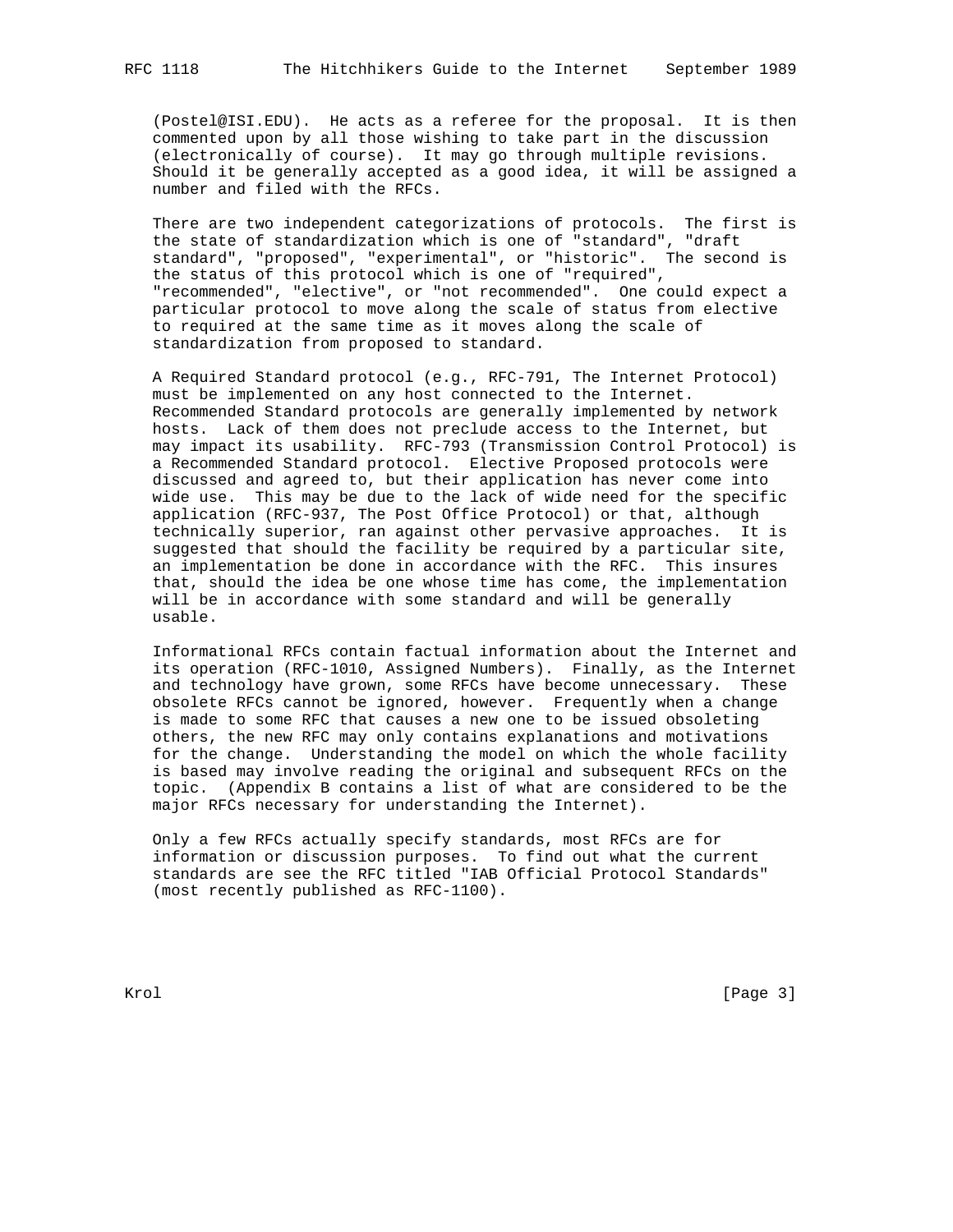The Network Information Center (NIC)

 The NIC is a facility available to all Internet users which provides information to the community. There are three means of NIC contact: network, telephone, and mail. The network accesses are the most prevalent. Interactive access is frequently used to do queries of NIC service overviews, look up user and host names, and scan lists of NIC documents. It is available by using

%telnet nic.ddn.mil

 on a BSD system, and following the directions provided by a user friendly prompter. From poking around in the databases provided, one might decide that a document named NETINFO:NUG.DOC (The Users Guide to the ARPANET) would be worth having. It could be retrieved via an anonymous FTP. An anonymous FTP would proceed something like the following. (The dialogue may vary slightly depending on the implementation of FTP you are using).

 %ftp nic.ddn.mil Connected to nic.ddn.mil 220 NIC.DDN.MIL FTP Server 5Z(47)-6 at Wed 17-Jun-87 12:00 PDT Name (nic.ddn.mil:myname): anonymous 331 ANONYMOUS user ok, send real ident as password. Password: myname 230 User ANONYMOUS logged in at Wed 17-Jun-87 12:01 PDT, job 15. ftp> get netinfo:nug.doc 200 Port 18.144 at host 128.174.5.50 accepted. 150 ASCII retrieve of <NETINFO>NUG.DOC.11 started. 226 Transfer Completed 157675 (8) bytes transferred local: netinfo:nug.doc remote:netinfo:nug.doc 157675 bytes in 4.5e+02 seconds (0.34 Kbytes/s) ftp> quit 221 QUIT command received. Goodbye.

 (Another good initial document to fetch is NETINFO:WHAT-THE-NIC- DOES.TXT).

 Questions of the NIC or problems with services can be asked of or reported to using electronic mail. The following addresses can be used:

 NIC@NIC.DDN.MIL General user assistance, document requests REGISTRAR@NIC.DDN.MIL User registration and WHOIS updates HOSTMASTER@NIC.DDN.MIL Hostname and domain changes and updates ACTION@NIC.DDN.MIL SRI-NIC computer operations SUGGESTIONS@NIC.DDN.MIL Comments on NIC publications and services

Krol [Page 4]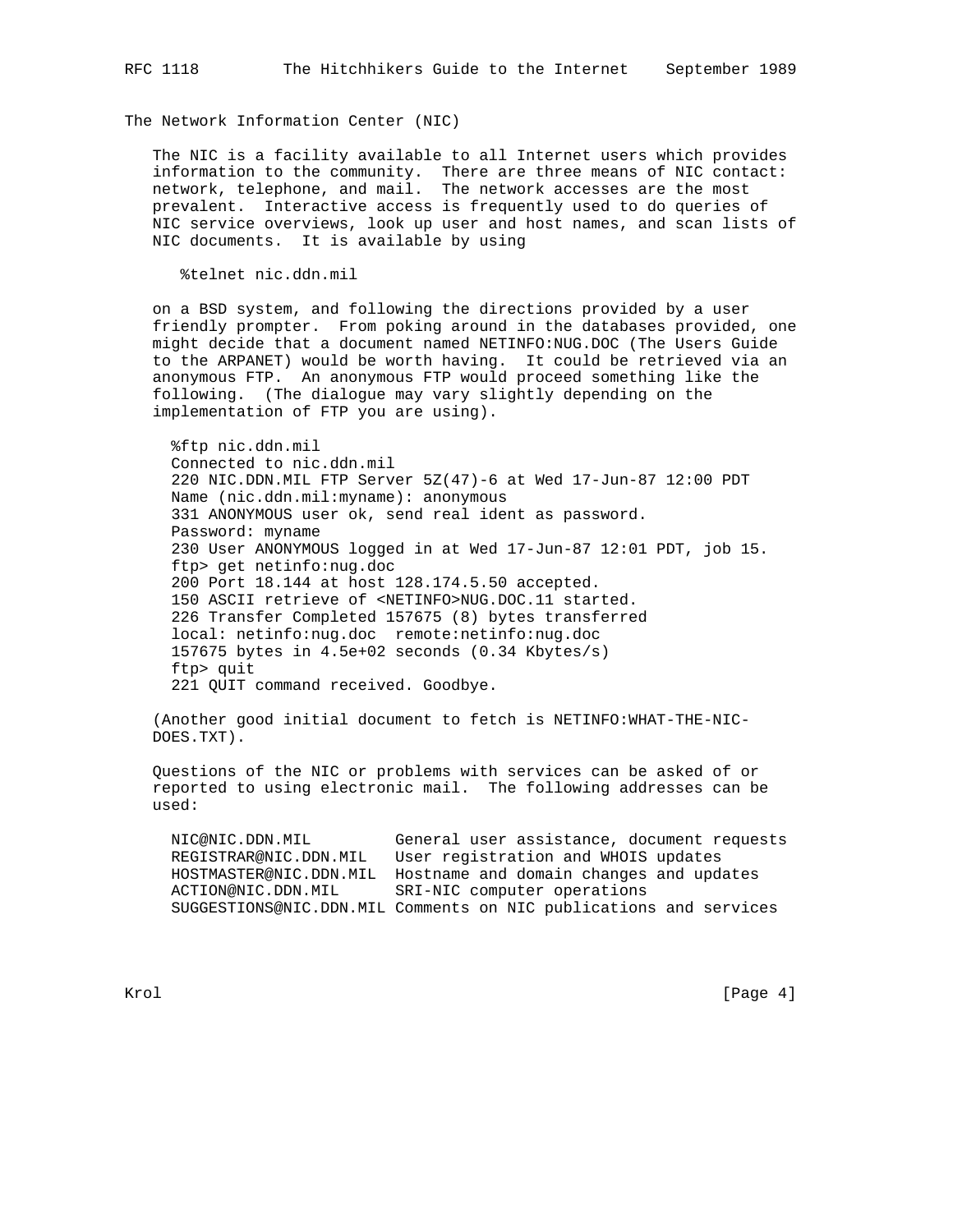For people without network access, or if the number of documents is large, many of the NIC documents are available in printed form for a small charge. One frequently ordered document for starting sites is a compendium of major RFCs. Telephone access is used primarily for questions or problems with network access. (See appendix B for mail/telephone contact numbers).

## The NSFNET Network Service Center

 The NSFNET Network Service Center (NNSC), located at BBN Systems and Technologies Corp., is a project of the University Corporation for Atmospheric Research under agreement with the National Science Foundation. The NNSC provides support to end-users of NSFNET should they have questions or encounter problems traversing the network.

 The NNSC, which has information and documents online and in printed form, distributes news through network mailing lists, bulletins, and online reports. NNSC publications include a hardcopy newsletter, the NSF Network News, which contains articles of interest to network users and the Internet Resource Guide, which lists facilities (such as supercomputer centers and on-line library catalogues) accessible from the Internet. The Resource Guide can be obtained via anonymous ftp to nnsc.nsf.net in the directory resource-guide, or by joining the resource guide mailing list (send a subscription request to Resource-Guide-Request@NNSC.NSF.NET.)

# Mail Reflectors

 The way most people keep up to date on network news is through subscription to a number of mail reflectors (also known as mail exploders). Mail reflectors are special electronic mailboxes which, when they receive a message, resend it to a list of other mailboxes. This in effect creates a discussion group on a particular topic. Each subscriber sees all the mail forwarded by the reflector, and if one wants to put his "two cents" in sends a message with the comments to the reflector.

 The general format to subscribe to a mail list is to find the address reflector and append the string -REQUEST to the mailbox name (not the host name). For example, if you wanted to take part in the mailing list for NSFNET reflected by NSFNET-INFO@MERIT.EDU, one sends a request to NSFNET-INFO-REQUEST@MERIT.EDU. This may be a wonderful scheme, but the problem is that you must know the list exists in the first place. It is suggested that, if you are interested, you read the mail from one list (like NSFNET-INFO) and you will probably become familiar with the existence of others. A registration service for mail reflectors is provided by the NIC in the files NETINFO:INTEREST-GROUPS-1.TXT, NETINFO:INTEREST-GROUPS-2.TXT,

Krol [Page 5]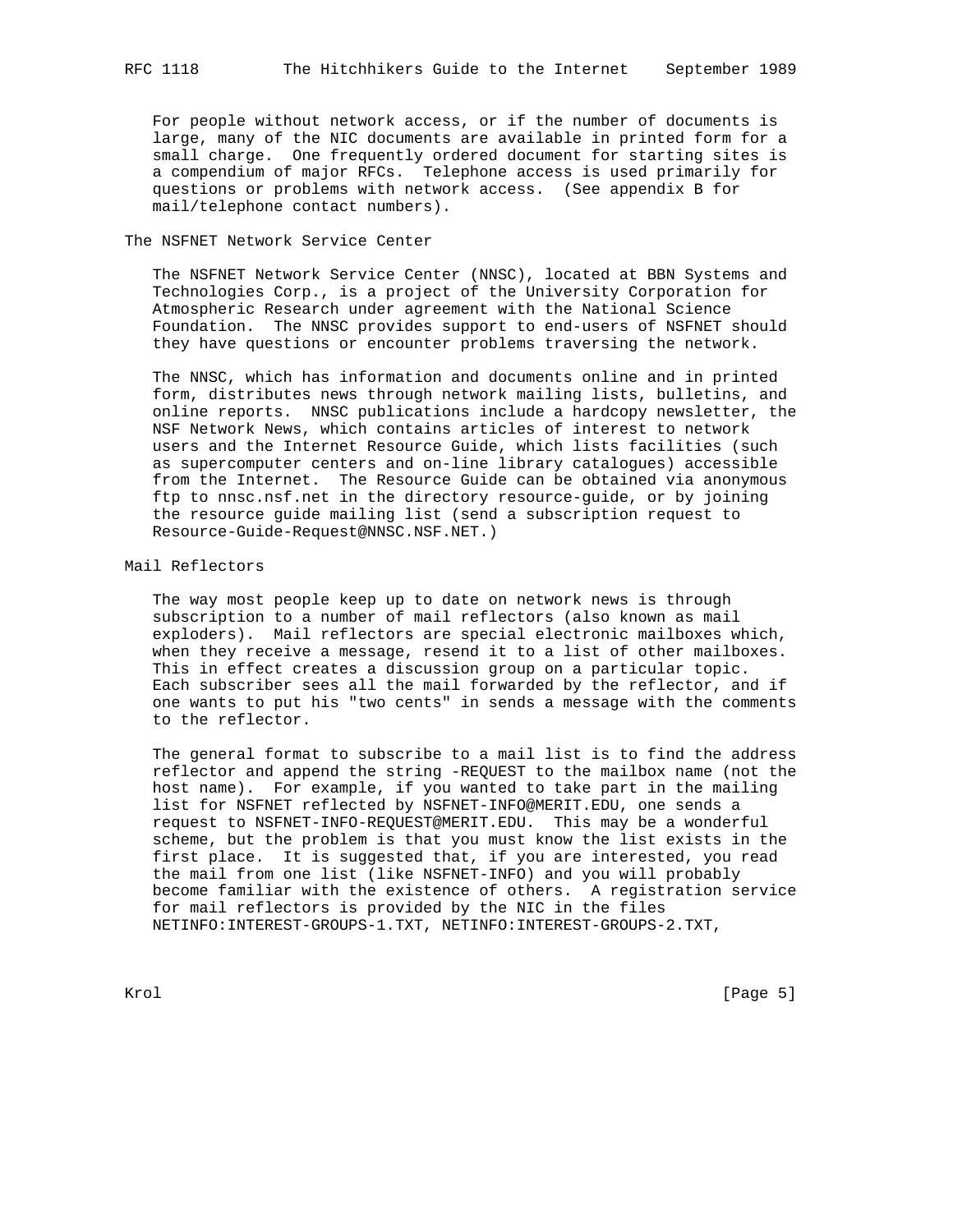NETINFO:INTEREST-GROUPS-3.TXT, through NETINFO:INTEREST-GROUPS-9.TXT.

 The NSFNET-INFO mail reflector is targeted at those people who have a day to day interest in the news of the NSFNET (the backbone, regional network, and Internet inter-connection site workers). The messages are reflected by a central location and are sent as separate messages to each subscriber. This creates hundreds of messages on the wide area networks where bandwidth is the scarcest.

 There are two ways in which a campus could spread the news and not cause these messages to inundate the wide area networks. One is to re-reflect the message on the campus. That is, set up a reflector on a local machine which forwards the message to a campus distribution list. The other is to create an alias on a campus machine which places the messages into a notesfile on the topic. Campus users who want the information could access the notesfile and see the messages that have been sent since their last access. One might also elect to have the campus wide area network liaison screen the messages in either case and only forward those which are considered of merit. Either of these schemes allows one message to be sent to the campus, while allowing wide distribution within.

# Address Allocation

 Before a local network can be connected to the Internet it must be allocated a unique IP address. These addresses are allocated by SRI-NIC. The allocation process consists of getting an application form. Send a message to Hostmaster@NIC.DDN.MIL and ask for the template for a connected address. This template is filled out and mailed back to the hostmaster. An address is allocated and e-mailed back to you. This can also be done by postal mail (Appendix B).

 IP addresses are 32 bits long. It is usually written as four decimal numbers separated by periods (e.g., 192.17.5.100). Each number is the value of an octet of the 32 bits. Some networks might choose to organize themselves as very flat (one net with a lot of nodes) and some might organize hierarchically (many interconnected nets with fewer nodes each and a backbone). To provide for these cases, addresses were differentiated into class A, B, and C networks. This classification had to with the interpretation of the octets. Class A networks have the first octet as a network address and the remaining three as a host address on that network. Class C addresses have three octets of network address and one of host. Class B is split two and two. Therefore, there is an address space for a few large nets, a reasonable number of medium nets and a large number of small nets. The high order bits in the first octet are coded to tell the address format. There are very few unallocated class A nets, so a very good case must be made for them. So as a practical matter, one

Krol [Page 6]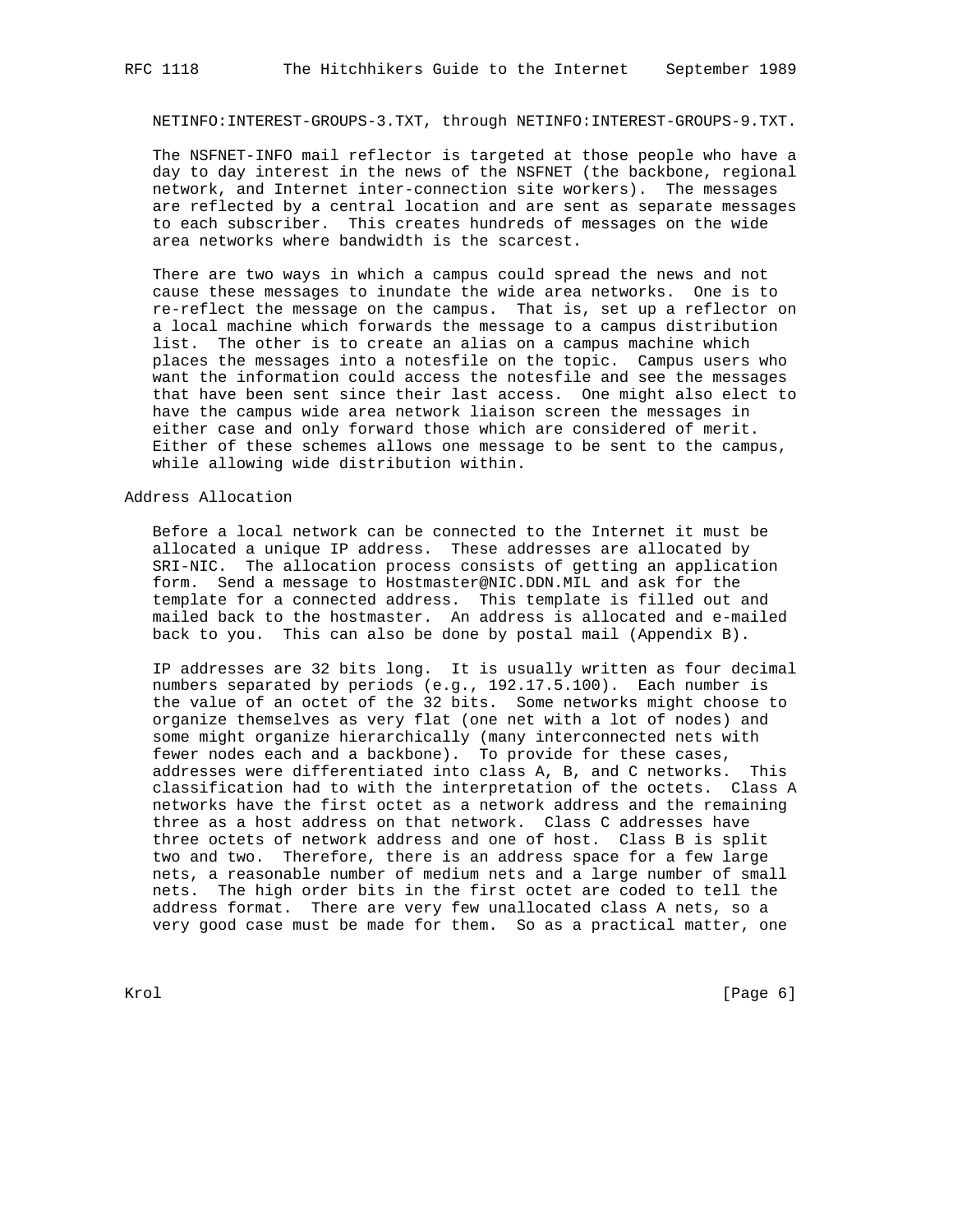has to choose between Class B and Class C when placing an order. (There are also class D (Multicast) and E (Experimental) formats. Multicast addresses will likely come into greater use in the near future, but are not frequently used yet).

 In the past, sites requiring multiple network addresses requested multiple discrete addresses (usually Class C). This was done because much of the software available (notably 4.2BSD) could not deal with subnetted addresses. Information on how to reach a particular network (routing information) must be stored in Internet gateways and packet switches. Some of these nodes have a limited capability to store and exchange routing information (limited to about 700 networks). Therefore, it is suggested that any campus announce (make known to the Internet) no more than two discrete network numbers.

 If a campus expects to be constrained by this, it should consider subnetting. Subnetting (RFC-950) allows one to announce one address to the Internet and use a set of addresses on the campus. Basically, one defines a mask which allows the network to differentiate between the network portion and host portion of the address. By using a different mask on the Internet and the campus, the address can be interpreted in multiple ways. For example, if a campus requires two networks internally and has the 32,000 addresses beginning 128.174.X.X (a Class B address) allocated to it, the campus could allocate 128.174.5.X to one part of campus and 128.174.10.X to another. By advertising 128.174 to the Internet with a subnet mask of FF.FF.00.00, the Internet would treat these two addresses as one. Within the campus a mask of FF.FF.FF.00 would be used, allowing the campus to treat the addresses as separate entities. (In reality, you don't pass the subnet mask of FF.FF.00.00 to the Internet, the octet meaning is implicit in its being a class B address).

 A word of warning is necessary. Not all systems know how to do subnetting. Some 4.2BSD systems require additional software. 4.3BSD systems subnet as released. Other devices and operating systems vary in the problems they have dealing with subnets. Frequently, these machines can be used as a leaf on a network but not as a gateway within the subnetted portion of the network. As time passes and more systems become 4.3BSD based, these problems should disappear.

 There has been some confusion in the past over the format of an IP broadcast address. Some machines used an address of all zeros to mean broadcast and some all ones. This was confusing when machines of both type were connected to the same network. The broadcast address of all ones has been adopted to end the grief. Some systems (e.g., 4.3 BSD) allow one to choose the format of the broadcast address. If a system does allow this choice, care should be taken that the all ones format is chosen. (This is explained in RFC-1009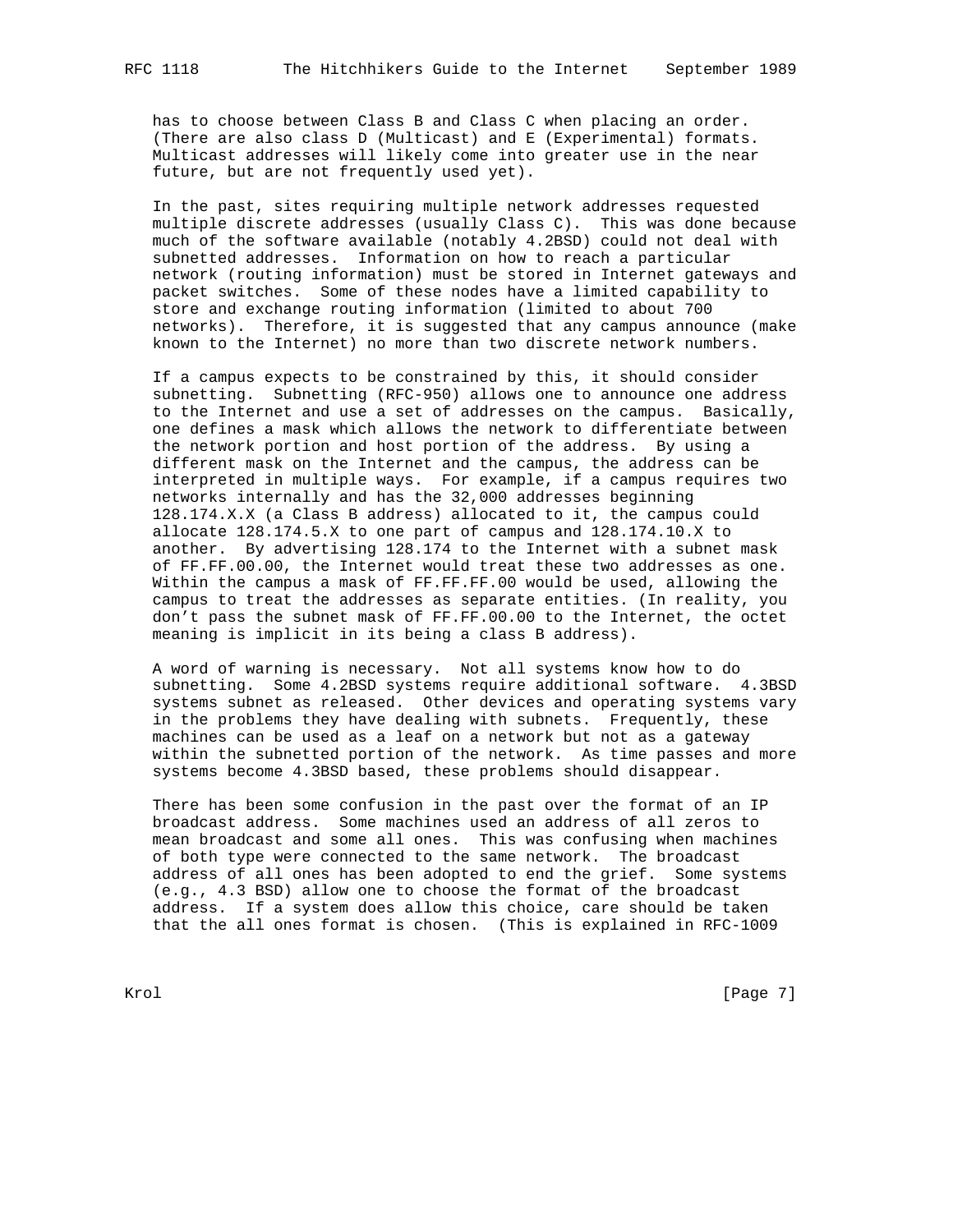and RFC-1010).

#### Internet Problems

 There are a number of problems with the Internet. Solutions to the problems range from software changes to long term research projects. Some of the major ones are detailed below:

# Number of Networks

 When the Internet was designed it was to have about 50 connected networks. With the explosion of networking, the number is now approaching 1000. The software in a group of critical gateways (called the core gateways) are not able to pass or store much more than that number. In the short term, core reallocation and recoding has raised the number slightly.

# Routing Issues

 Along with sheer mass of the data necessary to route packets to a large number of networks, there are many problems with the updating, stability, and optimality of the routing algorithms. Much research is being done in the area, but the optimal solution to these routing problems is still years away. In most cases, the the routing we have today works, but sub-optimally and sometimes unpredictably. The current best hope for a good routing protocol is something known as OSPFIGP which will be generally available from many router manufacturers within a year.

## Trust Issues

 Gateways exchange network routing information. Currently, most gateways accept on faith that the information provided about the state of the network is correct. In the past this was not a big problem since most of the gateways belonged to a single administrative entity (DARPA). Now, with multiple wide area networks under different administrations, a rogue gateway somewhere in the net could cripple the Internet. There is design work going on to solve both the problem of a gateway doing unreasonable things and providing enough information to reasonably route data between multiply connected networks (multi-homed networks).

Capacity & Congestion

 Some portions of the Internet are very congested during the busy part of the day. Growth is dramatic with some networks experiencing growth in traffic in excess of 20% per month.

Krol [Page 8]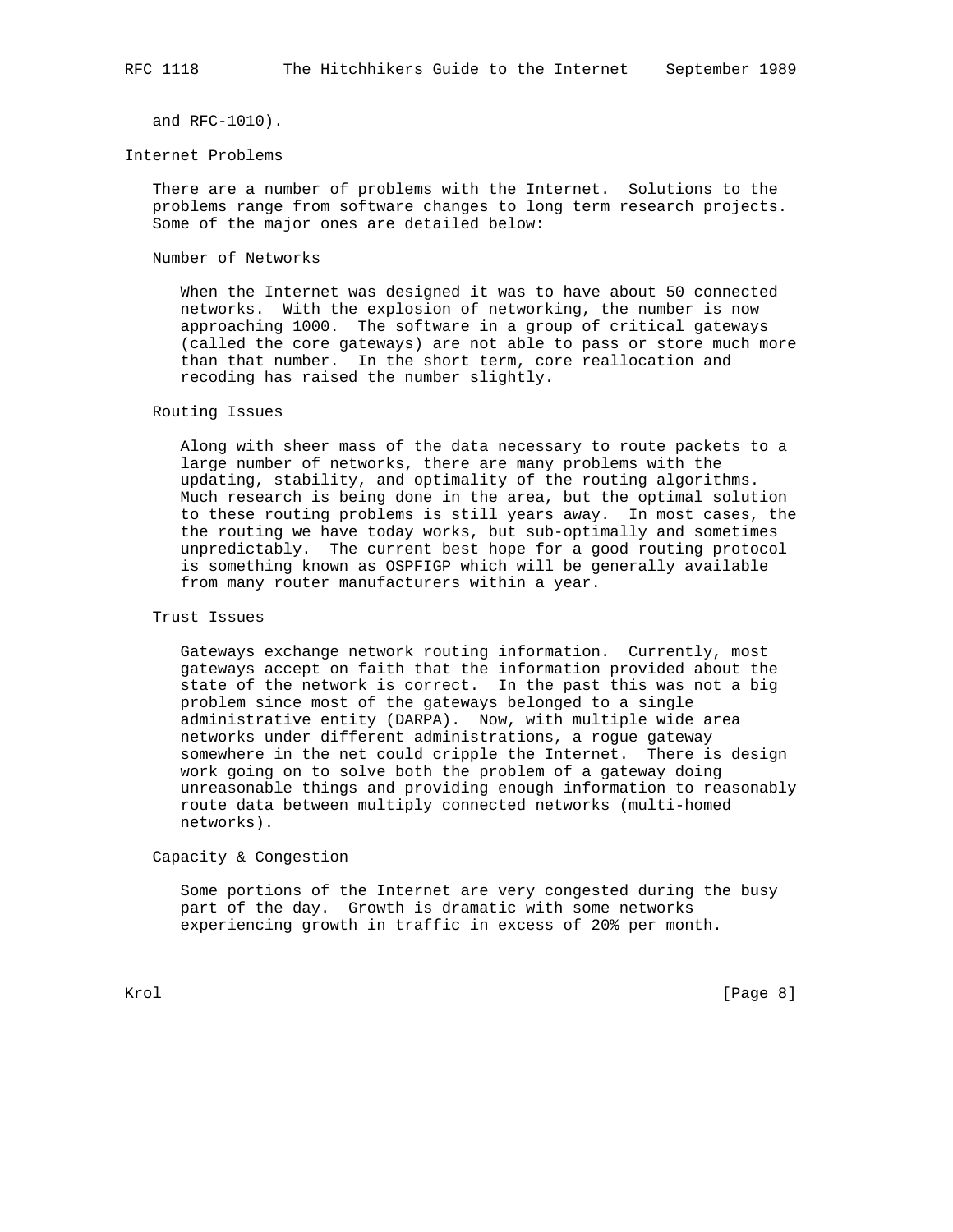Additional bandwidth is planned, but delivery and budgets might not allow supply to keep up.

Setting Direction and Priority

 The Internet Activities Board (IAB), currently chaired by Vint Cerf of NRI, is responsible for setting the technical direction, establishing standards, and resolving problems in the Internet.

The current IAB members are:

| Vinton Cerf       | - Chairman           |
|-------------------|----------------------|
| David Clark       | - IRTF Chairman      |
| Phillip Gross     | - IETF Chairman      |
| Jon Postel        | - RFC Editor         |
| Robert Braden     | - Executive Director |
| Hans-Werner Braun | - NSFNET Liaison     |
| Barry Leiner      | - CCIRN Liaison      |
| Daniel Lynch      | - Vendor Liaison     |
| Stephen Kent      | - Internet Security  |

 This board is supported by a Research Task Force (chaired by Dave Clark of MIT) and an Engineering Task Force (chaired by Phill Gross of NRI).

The Internet Research Task Force has the following Research Groups:

| Autonomous Networks | Deborah Estrin |
|---------------------|----------------|
| End-to-End Services | Bob Braden     |
| Privacy             | Steve Kent     |
| User Interfaces     | Keith Lantz    |

 The Internet Engineering Task Force has the following technical areas:

| Applications         | TBD                       |
|----------------------|---------------------------|
| Host Protocols       | Craig Partridge           |
| Internet Protocols   | Noel Chiappa              |
| Routing              | Robert Hinden             |
| Network Management   | David Crocker             |
| OSI Interoperability | Ross Callon, Robert Hagen |
| Operations           | TBD                       |
| Security             | TBD                       |

The Internet Engineering Task Force has the following Working Groups:

| ALERTMAN       | Louis Steinberg |
|----------------|-----------------|
| Authentication | Jeff Schiller   |

Krol [Page 9]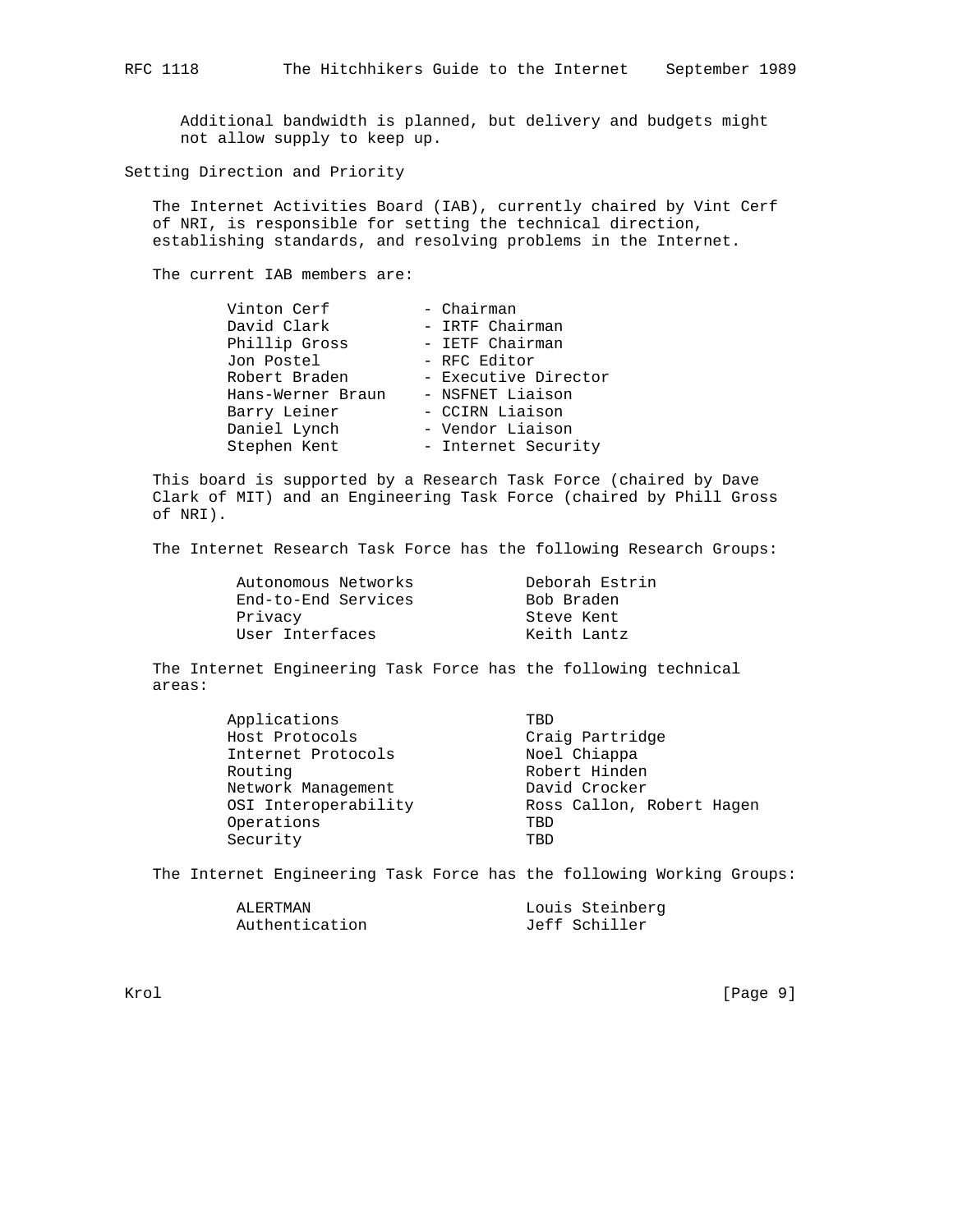CMIP over TCP and Lee LaBarre<br>
Domain Names and Daul Mockapetris Domain Names **Paul Mockapetris** Dynamic Host Config **Example Ralph Droms** Host Requirements The Bob Braden nd The Requirements<br>
Interconnectivity Guy Almes Internet MIB<br>Joint Management Craig Partridge Joint Management LAN Mgr MIB Amatzia Ben-Artzi NISI Karen Bowers NM Serial Interface **Jeff Case** NOC Tools Bob Enger OSPF **Mike Petry**  Open Systems Routing Marianne Lepp OSI Interoperability Ross Callon PDN Routing Group CH Rokitansky Performance and CC allison Mankin Point - Point IP Drew Perkins ST and CO-IP Claudio Topolcic Telnet **Dave Borman** User Documents Karen Roubicek

User Services and Maren Bowers

# Routing

 Routing is the algorithm by which a network directs a packet from its source to its destination. To appreciate the problem, watch a small child trying to find a table in a restaurant. From the adult point of view, the structure of the dining room is seen and an optimal route easily chosen. The child, however, is presented with a set of paths between tables where a good path, let alone the optimal one to the goal is not discernible.

 A little more background might be appropriate. IP gateways (more correctly routers) are boxes which have connections to multiple networks and pass traffic between these nets. They decide how the packet is to be sent based on the information in the IP header of the packet and the state of the network. Each interface on a router has an unique address appropriate to the network to which it is connected. The information in the IP header which is used is primarily the destination address. Other information (e.g., type of service) is largely ignored at this time. The state of the network is determined by the routers passing information among themselves. The distribution of the database (what each node knows), the form of the updates, and metrics used to measure the value of a connection, are the parameters which determine the characteristics of a routing protocol.

Under some algorithms, each node in the network has complete

Krol [Page 10]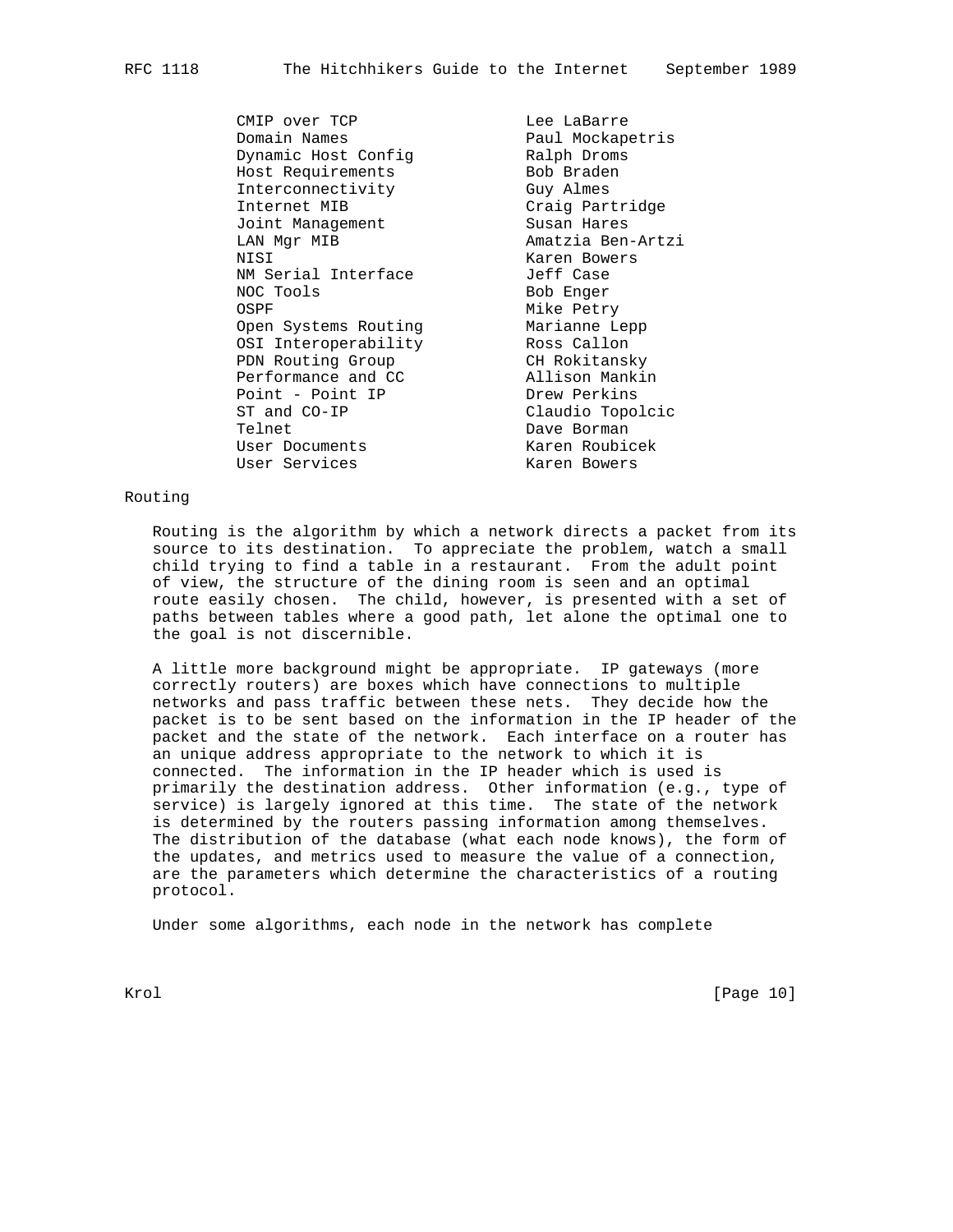knowledge of the state of the network (the adult algorithm). This implies the nodes must have larger amounts of local storage and enough CPU to search the large tables in a short enough time (remember, this must be done for each packet). Also, routing updates usually contain only changes to the existing information (or you spend a large amount of the network capacity passing around megabyte routing updates). This type of algorithm has several problems. Since the only way the routing information can be passed around is across the network and the propagation time is non-trivial, the view of the network at each node is a correct historical view of the network at varying times in the past. (The adult algorithm, but rather than looking directly at the dining area, looking at a photograph of the dining room. One is likely to pick the optimal route and find a bus-cart has moved in to block the path after the photo was taken). These inconsistencies can cause circular routes (called routing loops) where once a packet enters it is routed in a closed path until its time to live (TTL) field expires and it is discarded.

 Other algorithms may know about only a subset of the network. To prevent loops in these protocols, they are usually used in a hierarchical network. They know completely about their own area, but to leave that area they go to one particular place (the default gateway). Typically these are used in smaller networks (campus or regional).

Routing protocols in current use:

Static (no protocol-table/default routing)

 Don't laugh. It is probably the most reliable, easiest to implement, and least likely to get one into trouble for a small network or a leaf on the Internet. This is, also, the only method available on some CPU-operating system combinations. If a host is connected to an Ethernet which has only one gateway off of it, one should make that the default gateway for the host and do no other routing. (Of course, that gateway may pass the reachability information somehow on the other side of itself.)

 One word of warning, it is only with extreme caution that one should use static routes in the middle of a network which is also using dynamic routing. The routers passing dynamic information are sometimes confused by conflicting dynamic and static routes. If your host is on an ethernet with multiple routers to other networks on it and the routers are doing dynamic routing among themselves, it is usually better to take part in the dynamic routing than to use static routes.

Krol [Page 11]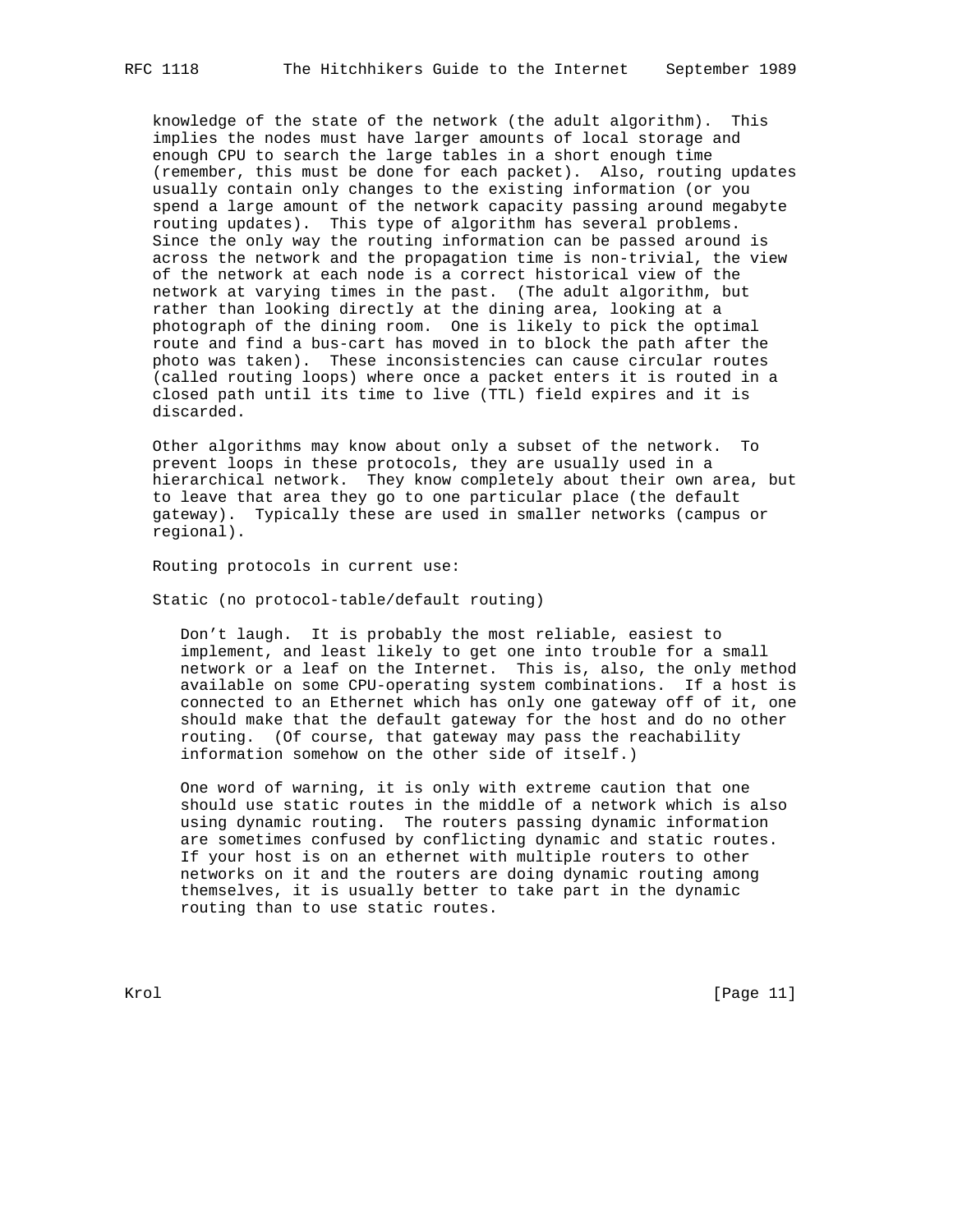RIP

 RIP is a routing protocol based on XNS (Xerox Network System) adapted for IP networks. It is used by many routers (Proteon, cisco, UB...) and many BSD Unix systems. BSD systems typically run a program called "routed" to exchange information with other systems running RIP. RIP works best for nets of small diameter (few hops) where the links are of equal speed. The reason for this is that the metric used to determine which path is best is the hop-count. A hop is a traversal across a gateway. So, all machines on the same Ethernet are zero hops away. If a router connects connects two networks directly, a machine on the other side of the router is one hop away. As the routing information is passed through a gateway, the gateway adds one to the hop counts to keep them consistent across the network. The diameter of a network is defined as the largest hop-count possible within a network. Unfortunately, a hop count of 16 is defined as infinity in RIP meaning the link is down. Therefore, RIP will not allow hosts separated by more than 15 gateways in the RIP space to communicate.

 The other problem with hop-count metrics is that if links have different speeds, that difference is not reflected in the hop count. So a one hop satellite link (with a .5 sec delay) at 56kb would be used instead of a two hop T1 connection. Congestion can be viewed as a decrease in the efficacy of a link. So, as a link gets more congested, RIP will still know it is the best hop-count route and congest it even more by throwing more packets on the queue for that link.

 RIP was originally not well documented in the community and people read BSD code to find out how RIP really worked. Finally, it was documented in RFC-1058.

# Routed

 The routed program, which does RIP for 4.2BSD systems, has many options. One of the most frequently used is: "routed -q" (quiet mode) which means listen to RIP information, but never broadcast it. This would be used by a machine on a network with multiple RIP speaking gateways. It allows the host to determine which gateway is best (hopwise) to use to reach a distant network. (Of course, you might want to have a default gateway to prevent having to pass all the addresses known to the Internet around with RIP.)

 There are two ways to insert static routes into routed; the /etc/gateways file, and the "route add" command. Static routes are useful if you know how to reach a distant network, but you are

Krol [Page 12]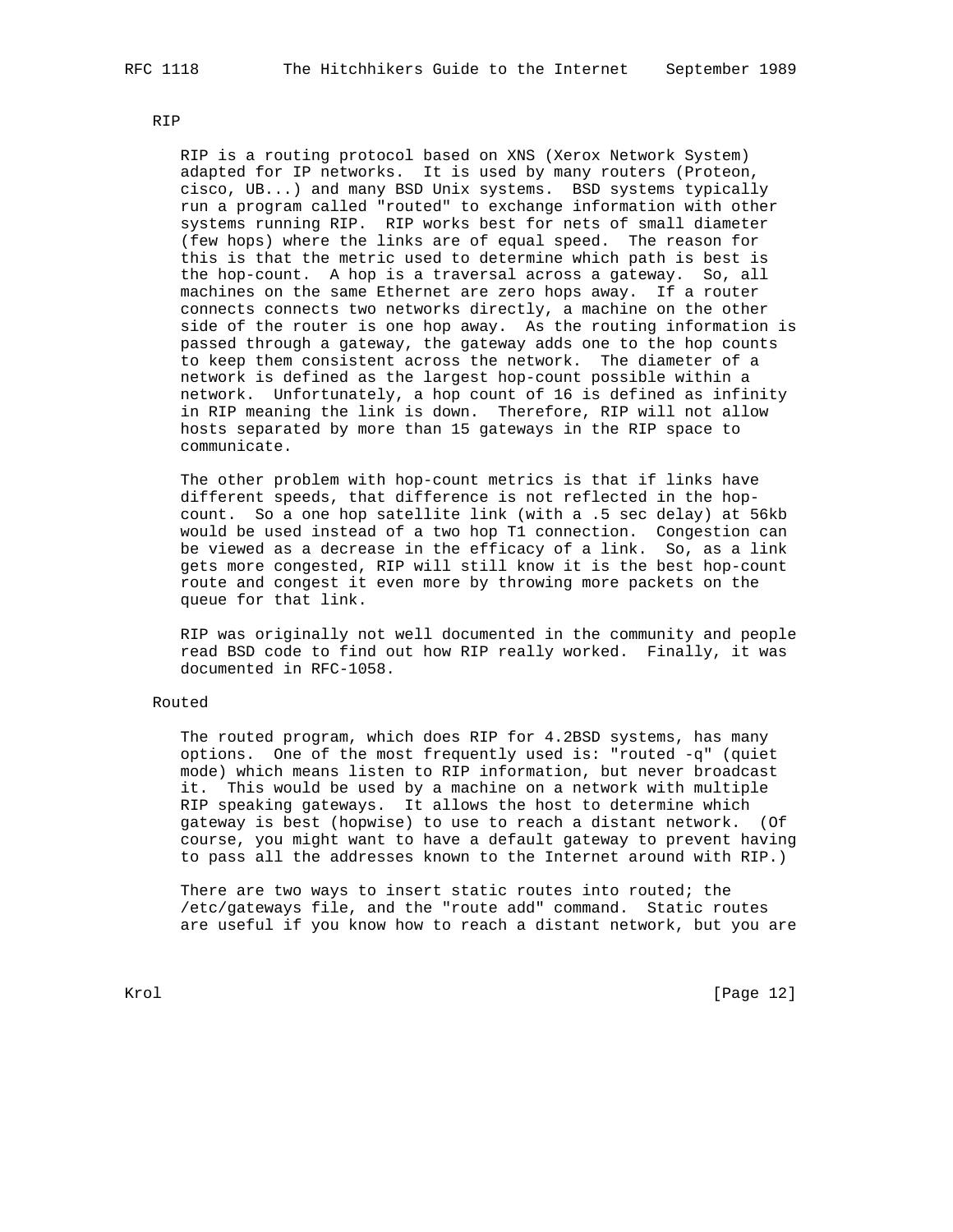not receiving that route using RIP. For the most part the "route add" command is preferable to use. The reason for this is that the command adds the route to that machine's routing table but does not export it through RIP. The /etc/gateways file takes precedence over any routing information received through a RIP update. It is also broadcast as fact in RIP updates produced by the host without question, so if a mistake is made in the /etc/gateways file, that mistake will soon permeate the RIP space and may bring the network to its knees.

 One of the problems with routed is that you have very little control over what gets broadcast and what doesn't. Many times in larger networks where various parts of the network are under different administrative controls, you would like to pass on through RIP only nets which you receive from RIP and you know are reasonable. This prevents people from adding IP addresses to the network which may be illegal and you being responsible for passing them on to the Internet. This type of reasonability checks are not available with routed and leave it usable, but inadequate for large networks.

Hello (RFC-891)

 Hello is a routing protocol which was designed and implemented in a experimental software router called a "Fuzzball" which runs on a PDP-11. It does not have wide usage, but is the routing protocol formerly used on the initial NSFNET backbone. The data transferred between nodes is similar to RIP (a list of networks and their metrics). The metric, however, is milliseconds of delay. This allows Hello to be used over nets of various link speeds and performs better in congestive situations.

 One of the most interesting side effects of Hello based networks is their great timekeeping ability. If you consider the problem of measuring delay on a link for the metric, you find that it is not an easy thing to do. You cannot measure round trip time since the return link may be more congested, of a different speed, or even not there. It is not really feasible for each node on the network to have a builtin WWV (nationwide radio time standard) receiver. So, you must design an algorithm to pass around time between nodes over the network links where the delay in transmission can only be approximated. Hello routers do this and in a nationwide network maintain synchronized time within milliseconds. (See also the Network Time Protocol, RFC-1059.)

Krol [Page 13]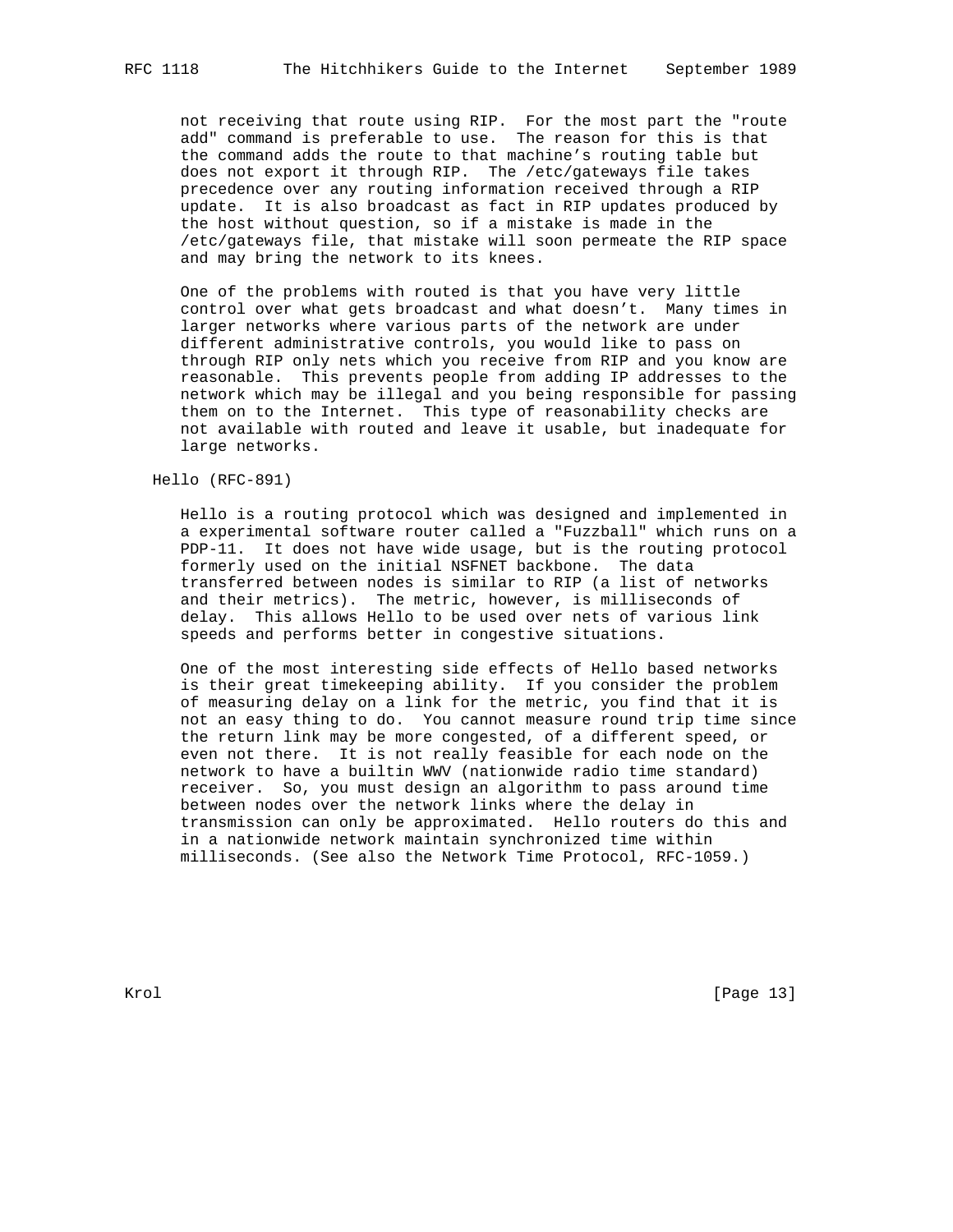Gateway Gateway Protocol (GGP RFC-823)

 The core gateways originally used GGP to exchange information among themselves. This is a "distance-vector" algorithm. The new core gateways use a "link-state" algorithm.

NSFNET SPF (RFC-1074)

 The current NSFNET Backbone routers use a version of the ANSI IS- IS and ISO ES-IS routing protocol. This is a "shortest path first" (SPF) algorithm which is in the class of "link-state" algorithms.

Exterior Gateway Protocol (EGP RFC-904)

 EGP is not strictly a routing protocol, it is a reachability protocol. It tells what nets can be reached through what gateway, but not how good the connection is. It is the standard by which gateways exchange network reachability information with the core gateways. It is generally used between autonomous systems. There is a metric passed around by EGP, but its usage is not standardized formally. The metric's value ranges from 0 to 255 with smaller values considered "better". Some implementations consider the value 255 to mean unreachable. Many routers talk EGP so they can be used to interface to routers of different manufacture or operated by different administrations. For example, when a router of the NSFNET Backbone exchanges routing or reachability information with a gateway of a regional network EGP is used.

# Gated

 So we have regional and campus networks talking RIP among themselves and the DDN and NSFNET speaking EGP. How do they interoperate? In the beginning, there was static routing. The problem with doing static routing in the middle of the network is that it is broadcast to the Internet whether it is usable or not. Therefore, if a net becomes unreachable and you try to get there, dynamic routing will immediately issue a net unreachable to you. Under static routing the routers would think the net could be reached and would continue trying until the application gave up (in 2 or more minutes). Mark Fedor, then of Cornell, attempted to solve these problems with a replacement for routed called gated.

 Gated talks RIP to RIP speaking hosts, EGP to EGP speakers, and Hello to Hello'ers. These speakers frequently all live on one Ethernet, but luckily (or unluckily) cannot understand each others ruminations. In addition, under configuration file control it can

Krol [Page 14]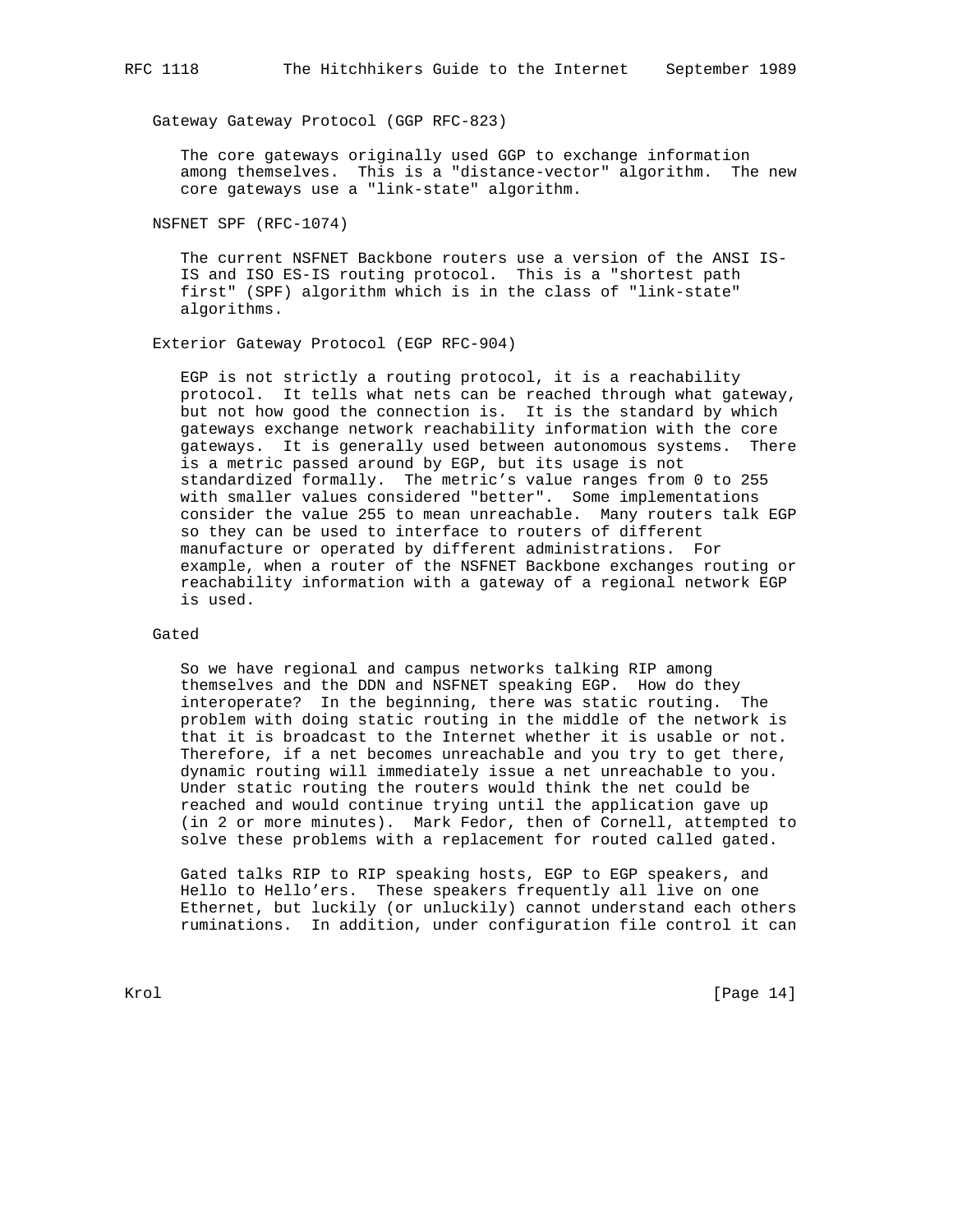filter the conversion. For example, one can produce a configuration saying announce RIP nets via Hello only if they are specified in a list and are reachable by way of a RIP broadcast as well. This means that if a rogue network appears in your local site's RIP space, it won't be passed through to the Hello side of the world. There are also configuration options to do static routing and name trusted gateways.

 This may sound like the greatest thing since sliced bread, but there is a catch called metric conversion. You have RIP measuring in hops, Hello measuring in milliseconds, and EGP using arbitrary small numbers. The big questions is how many hops to a millisecond, how many milliseconds in the EGP number 3.... Also, remember that infinity (unreachability) is 16 to RIP, 30000 or so to Hello, and 8 to the DDN with EGP. Getting all these metrics to work well together is no small feat. If done incorrectly and you translate an RIP of 16 into an EGP of 6, everyone in the ARPANET will still think your gateway can reach the unreachable and will send every packet in the world your way. Gated is available via anonymous FTP from devvax.tn.cornell.edu in directory pub/gated.

# Names

 All routing across the network is done by means of the IP address associated with a packet. Since humans find it difficult to remember addresses like 128.174.5.50, a symbolic name register was set up at the NIC where people would say, "I would like my host to be named uiucuxc". Machines connected to the Internet across the nation would connect to the NIC in the middle of the night, check modification dates on the hosts file, and if modified, move it to their local machine. With the advent of workstations and micros, changes to the host file would have to be made nightly. It would also be very labor intensive and consume a lot of network bandwidth. RFC-1034 and a number of others describe Domain Name Service (DNS), a distributed data base system for mapping names into addresses.

 We must look a little more closely into what's in a name. First, note that an address specifies a particular connection on a specific network. If the machine moves, the address changes. Second, a machine can have one or more names and one or more network addresses (connections) to different networks. Names point to a something which does useful work (i.e., the machine) and IP addresses point to an interface on that provider. A name is a purely symbolic representation of a list of addresses on the network. If a machine moves to a different network, the addresses will change but the name could remain the same.

Domain names are tree structured names with the root of the tree at

Krol [Page 15]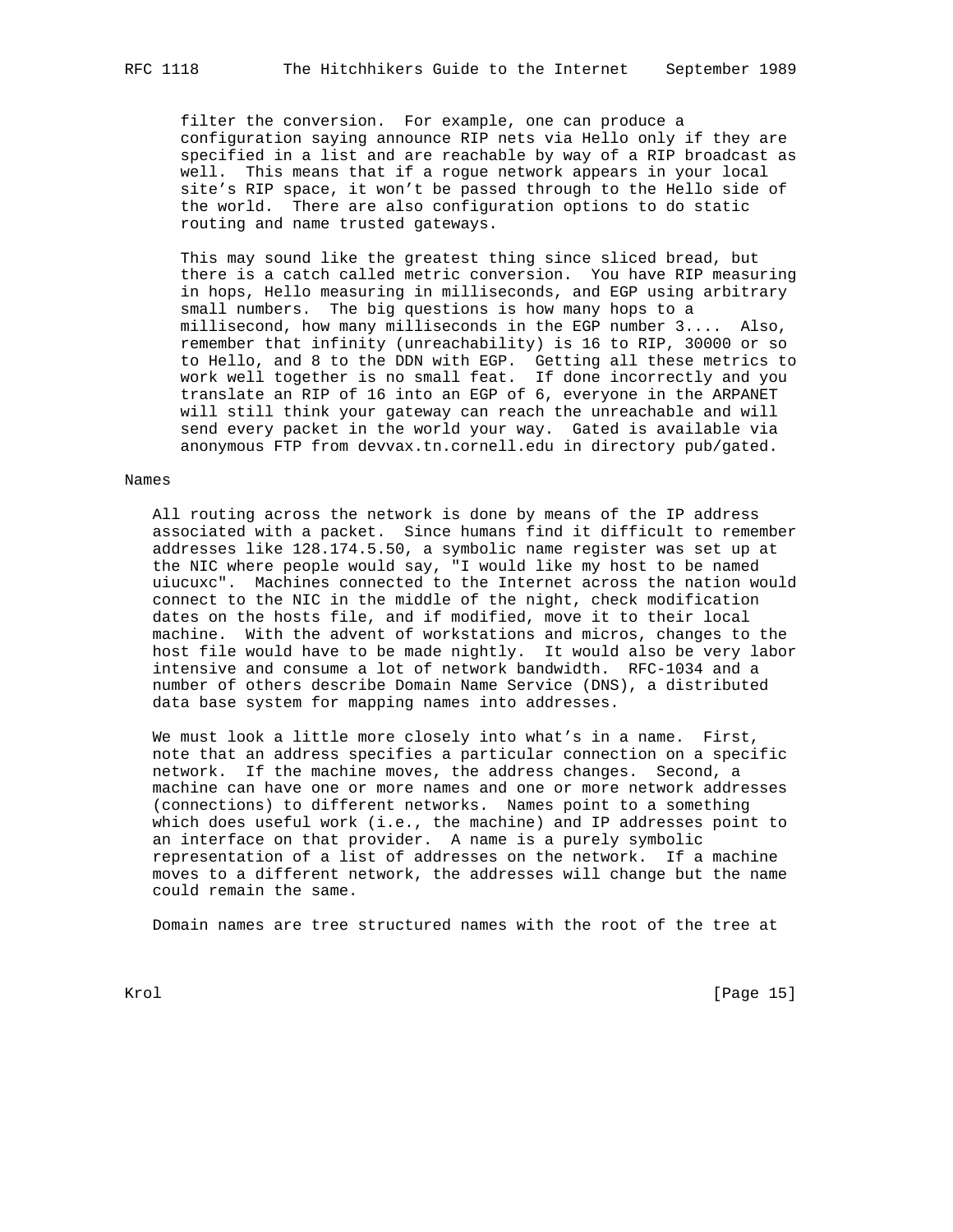the right. For example:

#### uxc.cso.uiuc.edu

 is a machine called "uxc" (purely arbitrary), within the subdomains of the U of I, and "uiuc" (the University of Illinois at Urbana), registered with "edu" (the set of educational institutions).

 A simplified model of how a name is resolved is that on the user's machine there is a resolver. The resolver knows how to contact across the network a root name server. Root servers are the base of the tree structured data retrieval system. They know who is responsible for handling first level domains (e.g., 'edu'). What root servers to use is an installation parameter. From the root server the resolver finds out who provides 'edu' service. It contacts the 'edu' name server which supplies it with a list of addresses of servers for the subdomains (like 'uiuc'). This action is repeated with the sub-domain servers until the final subdomain returns a list of addresses of interfaces on the host in question. The user's machine then has its choice of which of these addresses to use for communication.

 A group may apply for its own domain name (like 'uiuc' above). This is done in a manner similar to the IP address allocation. The only requirements are that the requestor have two machines reachable from the Internet, which will act as name servers for that domain. Those servers could also act as servers for subdomains or other servers could be designated as such. Note that the servers need not be located in any particular place, as long as they are reachable for name resolution. (U of I could ask Michigan State to act on its behalf and that would be fine.) The biggest problem is that someone must do maintenance on the database. If the machine is not convenient, that might not be done in a timely fashion. The other thing to note is that once the domain is allocated to an administrative entity, that entity can freely allocate subdomains using what ever manner it sees fit.

 The Berkeley Internet Name Domain (BIND) Server implements the Internet name server for UNIX systems. The name server is a distributed data base system that allows clients to name resources and to share that information with other network hosts. BIND is integrated with 4.3BSD and is used to lookup and store host names, addresses, mail agents, host information, and more. It replaces the /etc/hosts file or host name lookup. BIND is still an evolving program. To keep up with reports on operational problems, future design decisions, etc., join the BIND mailing list by sending a request to Bind-Request@UCBARPA.BERKELEY.EDU. BIND can also be obtained via anonymous FTP from ucbarpa.berkeley.edu.

Krol [Page 16]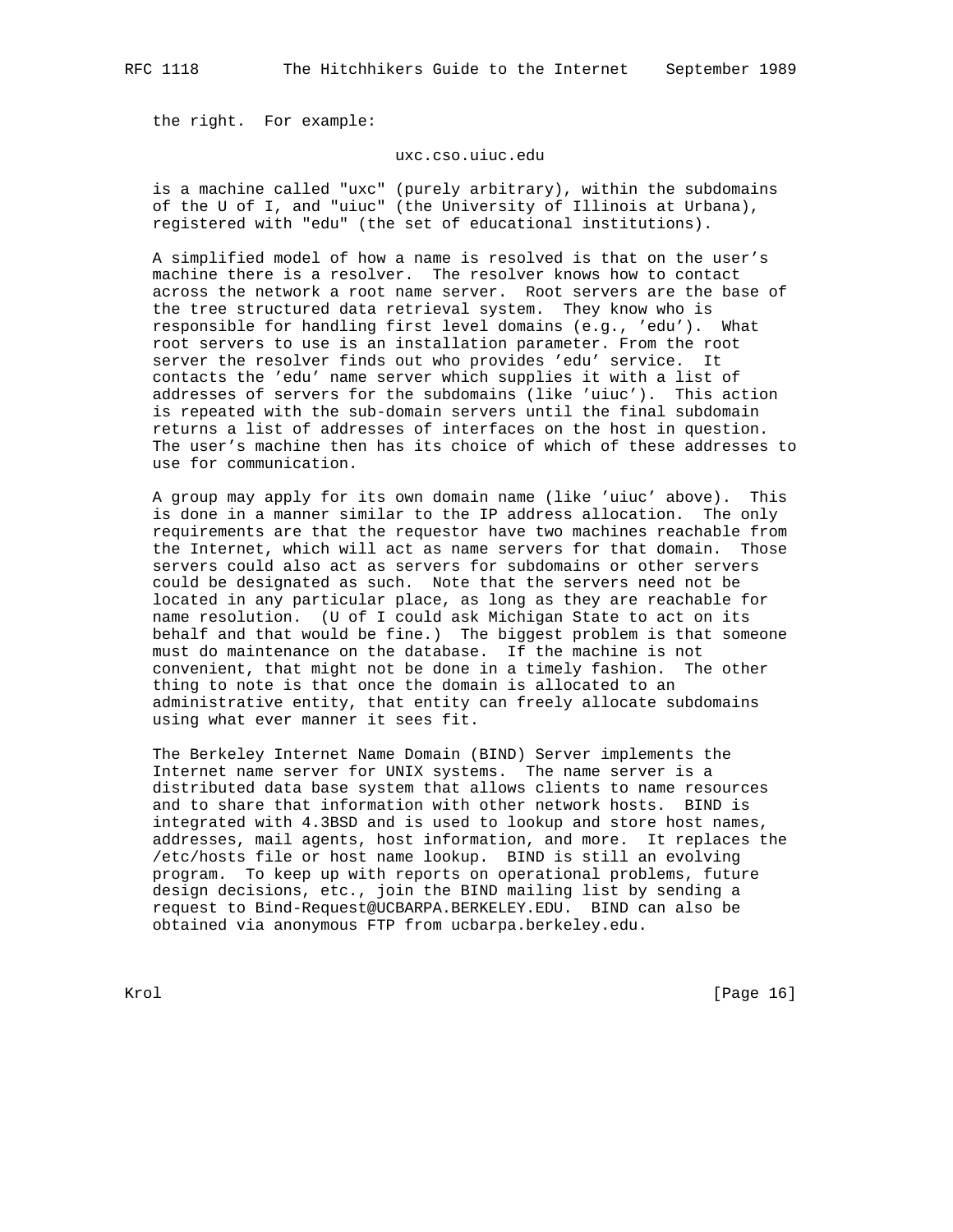There are several advantages in using BIND. One of the most important is that it frees a host from relying on /etc/hosts being up to date and complete. Within the .uiuc.edu domain, only a few hosts are included in the host table distributed by SRI. The remainder are listed locally within the BIND tables on uxc.cso.uiuc.edu (the server machine for most of the .uiuc.edu domain). All are equally reachable from any other Internet host running BIND, or any DNS resolver.

 BIND can also provide mail forwarding information for interior hosts not directly reachable from the Internet. These hosts an either be on non-advertised networks, or not connected to an IP network at all, as in the case of UUCP-reachable hosts (see RFC-974). More information on BIND is available in the "Name Server Operations Guide for BIND" in UNIX System Manager's Manual, 4.3BSD release.

 There are a few special domains on the network, like NIC.DDN.MIL. The hosts database at the NIC. There are others of the form NNSC.NSF.NET. These special domains are used sparingly, and require ample justification. They refer to servers under the administrative control of the network rather than any single organization. This allows for the actual server to be moved around the net while the user interface to that machine remains constant. That is, should BBN relinquish control of the NNSC, the new provider would be pointed to by that name.

 In actuality, the domain system is a much more general and complex system than has been described. Resolvers and some servers cache information to allow steps in the resolution to be skipped. Information provided by the servers can be arbitrary, not merely IP addresses. This allows the system to be used both by non-IP networks and for mail, where it may be necessary to give information on intermediate mail bridges.

What's wrong with Berkeley Unix

 University of California at Berkeley has been funded by DARPA to modify the Unix system in a number of ways. Included in these modifications is support for the Internet protocols. In earlier versions (e.g., BSD 4.2) there was good support for the basic Internet protocols (TCP, IP, SMTP, ARP) which allowed it to perform nicely on IP Ethernets and smaller Internets. There were deficiencies, however, when it was connected to complicated networks. Most of these problems have been resolved under the newest release (BSD 4.3). Since it is the springboard from which many vendors have launched Unix implementations (either by porting the existing code or by using it as a model), many implementations (e.g., Ultrix) are still based on BSD 4.2. Therefore, many implementations still exist with the BSD 4.2 problems. As time goes on, when BSD 4.3 trickles

Krol [Page 17]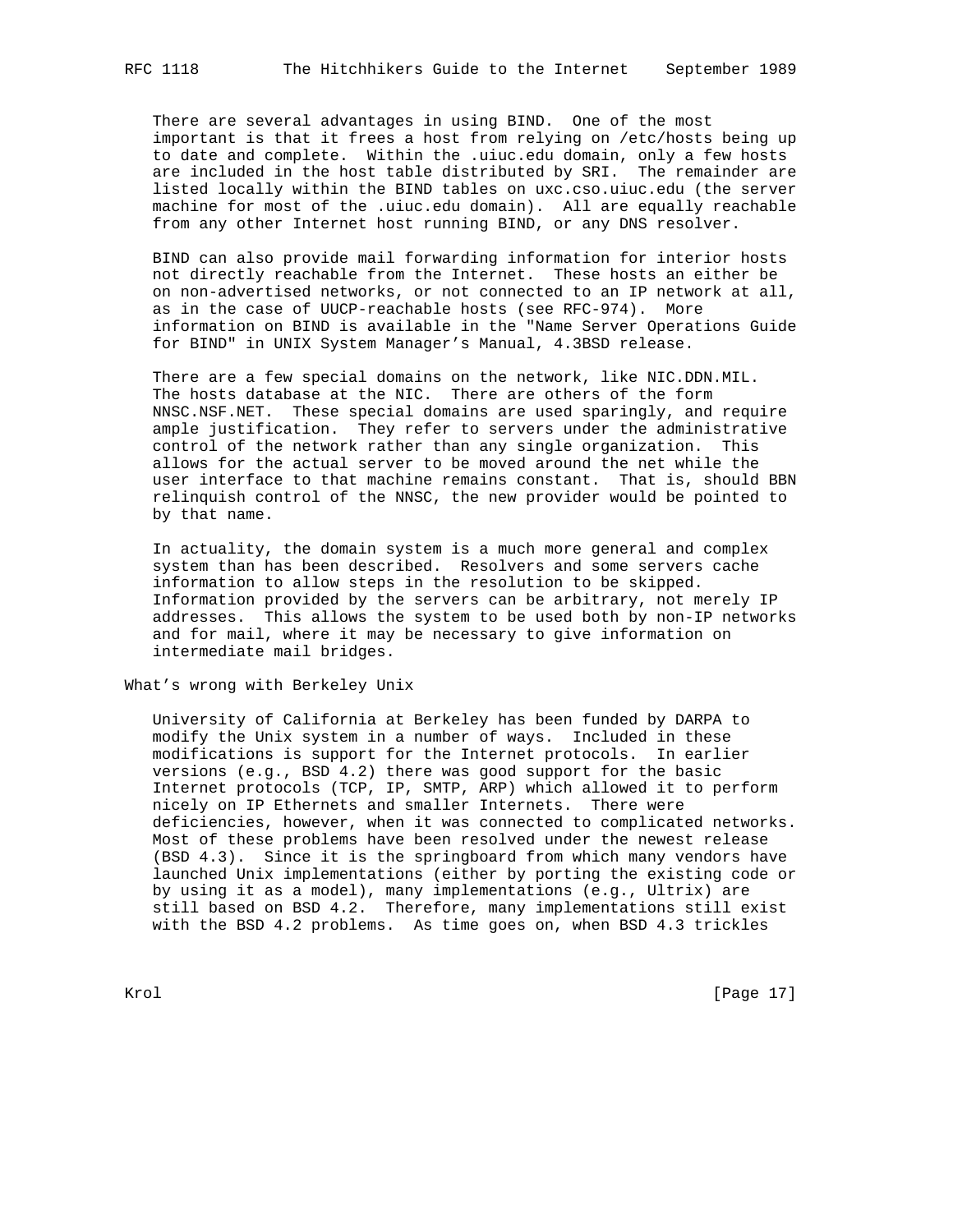through vendors as new release, many of the problems will be resolved. Following is a list of some problem scenarios and their handling under each of these releases.

# ICMP redirects

 Under the Internet model, all a system needs to know to get anywhere in the Internet is its own address, the address of where it wants to go, and how to reach a gateway which knows about the Internet. It doesn't have to be the best gateway. If the system is on a network with multiple gateways, and a host sends a packet for delivery to a gateway which feels another directly connected gateway is more appropriate, the gateway sends the sender a message. This message is an ICMP redirect, which politely says, "I'll deliver this message for you, but you really ought to use that gateway over there to reach this host". BSD 4.2 ignores these messages. This creates more stress on the gateways and the local network, since for every packet sent, the gateway sends a packet to the originator. BSD 4.3 uses the redirect to update its routing tables, will use the route until it times out, then revert to the use of the route it thinks is should use. The whole process then repeats, but it is far better than one per packet.

# Trailers

 An application (like FTP) sends a string of octets to TCP which breaks it into chunks, and adds a TCP header. TCP then sends blocks of data to IP which adds its own headers and ships the packets over the network. All this prepending of the data with headers causes memory moves in both the sending and the receiving machines. Someone got the bright idea that if packets were long and they stuck the headers on the end (they became trailers), the receiving machine could put the packet on the beginning of a page boundary and if the trailer was OK merely delete it and transfer control of the page with no memory moves involved. The problem is that trailers were never standardized and most gateways don't know to look for the routing information at the end of the block. When trailers are used, the machine typically works fine on the local network (no gateways involved) and for short blocks through gateways (on which trailers aren't used). So TELNET and FTP's of very short files work just fine and FTP's of long files seem to hang. On BSD 4.2 trailers are a boot option and one should make sure they are off when using the Internet. BSD 4.3 negotiates trailers, so it uses them on its local net and doesn't use them when going across the network.

Krol [Page 18]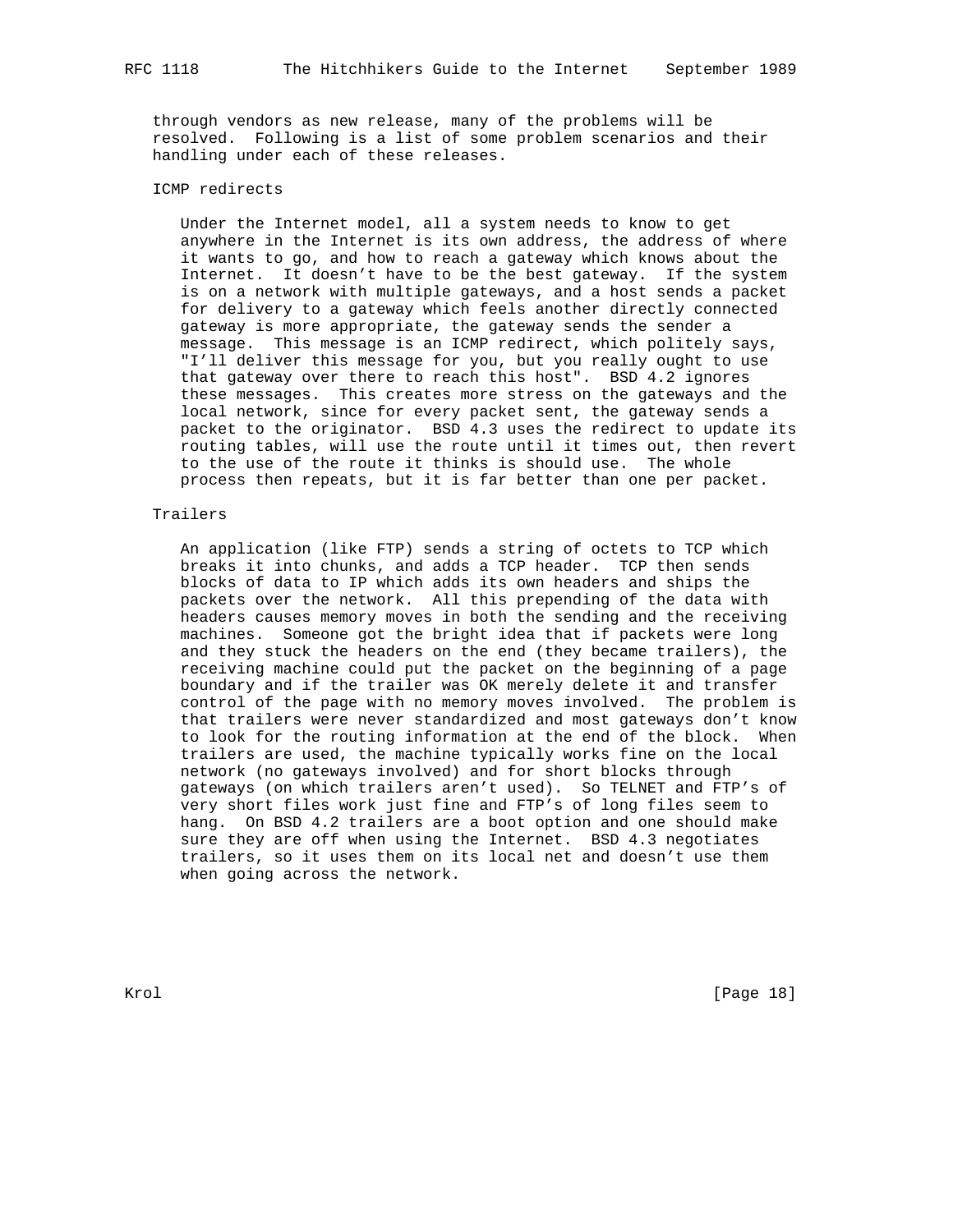# Retransmissions

 TCP fires off blocks to its partner at the far end of the connection. If it doesn't receive an acknowledgement in a reasonable amount of time it retransmits the blocks. The determination of what is reasonable is done by TCP's retransmission algorithm.

There is no correct algorithm but some are better than others, where worse is measured by the number of retransmissions done unnecessarily. BSD 4.2 had a retransmission algorithm which retransmitted quickly and often. This is exactly what you would want if you had a bunch of machines on an Ethernet (a low delay network of large bandwidth). If you have a network of relatively longer delay and scarce bandwidth (e.g., 56kb lines), it tends to retransmit too aggressively. Therefore, it makes the networks and gateways pass more traffic than is really necessary for a given conversation. Retransmission algorithms do adapt to the delay of the network after a few packets, but 4.2's adapts slowly in delay situations. BSD 4.3 does a lot better and tries to do the best for both worlds. It fires off a few retransmissions really quickly assuming it is on a low delay network, and then backs off very quickly. It also allows the delay to be about 4 minutes before it gives up and declares the connection broken.

 Even better than the original 4.3 code is a version of TCP with a retransmission algorithm developed by Van Jacobson of LBL. He did a lot of research into how the algorithm works on real networks and modified it to get both better throughput and be friendlier to the network. This code has been integrated into the later releases of BSD 4.3 and can be fetched anonymously from ucbarpa.berkeley.edu in directory 4.3.

#### Time to Live

 The IP packet header contains a field called the time to live (TTL) field. It is decremented each time the packet traverses a gateway. TTL was designed to prevent packets caught in routing loops from being passed forever with no hope of delivery. Since the definition bears some likeness to the RIP hop count, some misguided systems have set the TTL field to 15 because the unreachable flag in RIP is 16. Obviously, no networks could have more than 15 hops. The RIP space where hops are limited ends when RIP is not used as a routing protocol any more (e.g., when NSFnet starts transporting the packet). Therefore, it is quite easy for a packet to require more than 15 hops. These machines will exhibit the behavior of being able to reach some places but not others even though the routing information appears correct.

Krol [Page 19]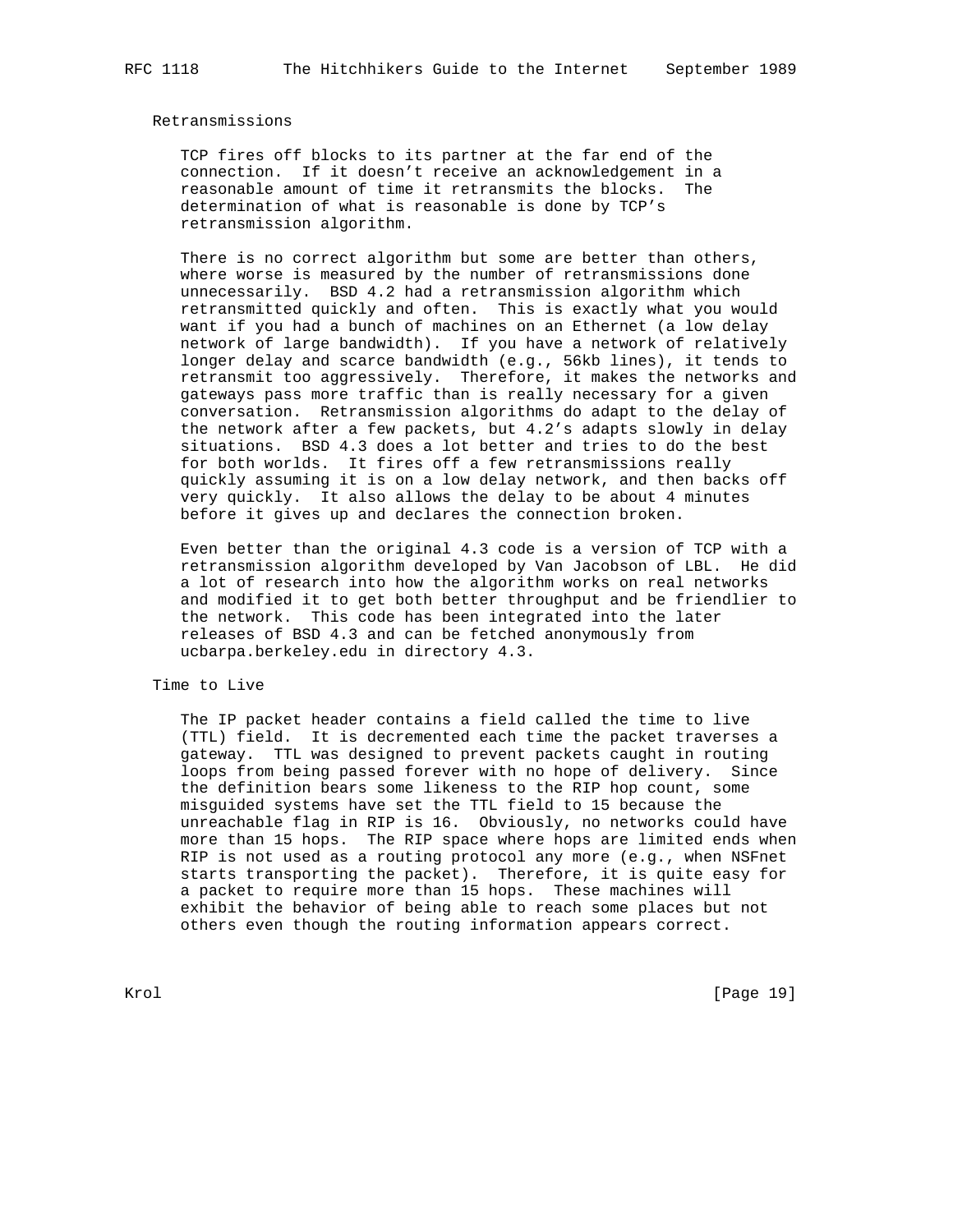Solving the problem typically requires kernel patches so it may be difficult if source is not available.

Appendix A - References to Remedial Information -----------------------------------------------

- [1] Quarterman and Hoskins, "Notable Computer Networks", Communications of the ACM, Vol. 29, No. 10, pp. 932-971, October 1986.
- [2] Tannenbaum, A., "Computer Networks", Prentice Hall, 1981.
- [3] Hedrick, C., "Introduction to the Internet Protocols", Via Anonymous FTP from topaz.rutgers.edu, directory pub/tcp-ip-docs, file tcp-ip-intro.doc.
- [4] Comer, D., "Internetworking with TCP/IP: Principles, Protocols, and Architecture", Copyright 1988, by Prentice-Hall, Inc., Englewood Cliffs, NJ, 07632 ISBN 0-13-470154-2.

Appendix B - List of Major RFCs -------------------------------

This list of key "Basic Beige" RFCs was compiled by J.K. Reynolds. This is the 30 August 1989 edition of the list.

| RFC-768   | User Datagram Protocol (UDP)                                |
|-----------|-------------------------------------------------------------|
| RFC-791   | Internet Protocol (IP)                                      |
| RFC-792   | Internet Control Message Protocol (ICMP)                    |
| RFC-793   | Transmission Control Protocol (TCP)                         |
| $RFC-821$ | Simple Mail Transfer Protocol (SMTP)                        |
| RFC-822   | Standard for the Format of ARPA Internet Text Messages      |
| RFC-826   | Ethernet Address Resolution Protocol                        |
| RFC-854   | Telnet Protocol                                             |
| RFC-862   | Echo Protocol                                               |
| RFC-894   | A Standard for the Transmission of IP                       |
|           | Datagrams over Ethernet Networks                            |
| $RFC-904$ | Exterior Gateway Protocol                                   |
| RFC-919   | Broadcasting Internet Datagrams                             |
| $RFC-922$ | Broadcasting Internet Datagrams in the Presence of Subnets  |
| RFC-950   | Internet Standard Subnetting Procedure                      |
| RFC-951   | Bootstrap Protocol (BOOTP)                                  |
| RFC-959   | File Transfer Protocol (FTP)                                |
| RFC-966   | Host Groups: A Multicast Extension to the Internet Protocol |
| $RFC-974$ | Mail Routing and the Domain System                          |
| RFC-1000  | The Request for Comments Reference Guide                    |
| RFC-1009  | Requirements for Internet Gateways                          |
| RFC-1010  | Assigned Numbers                                            |
|           |                                                             |

Krol [Page 20]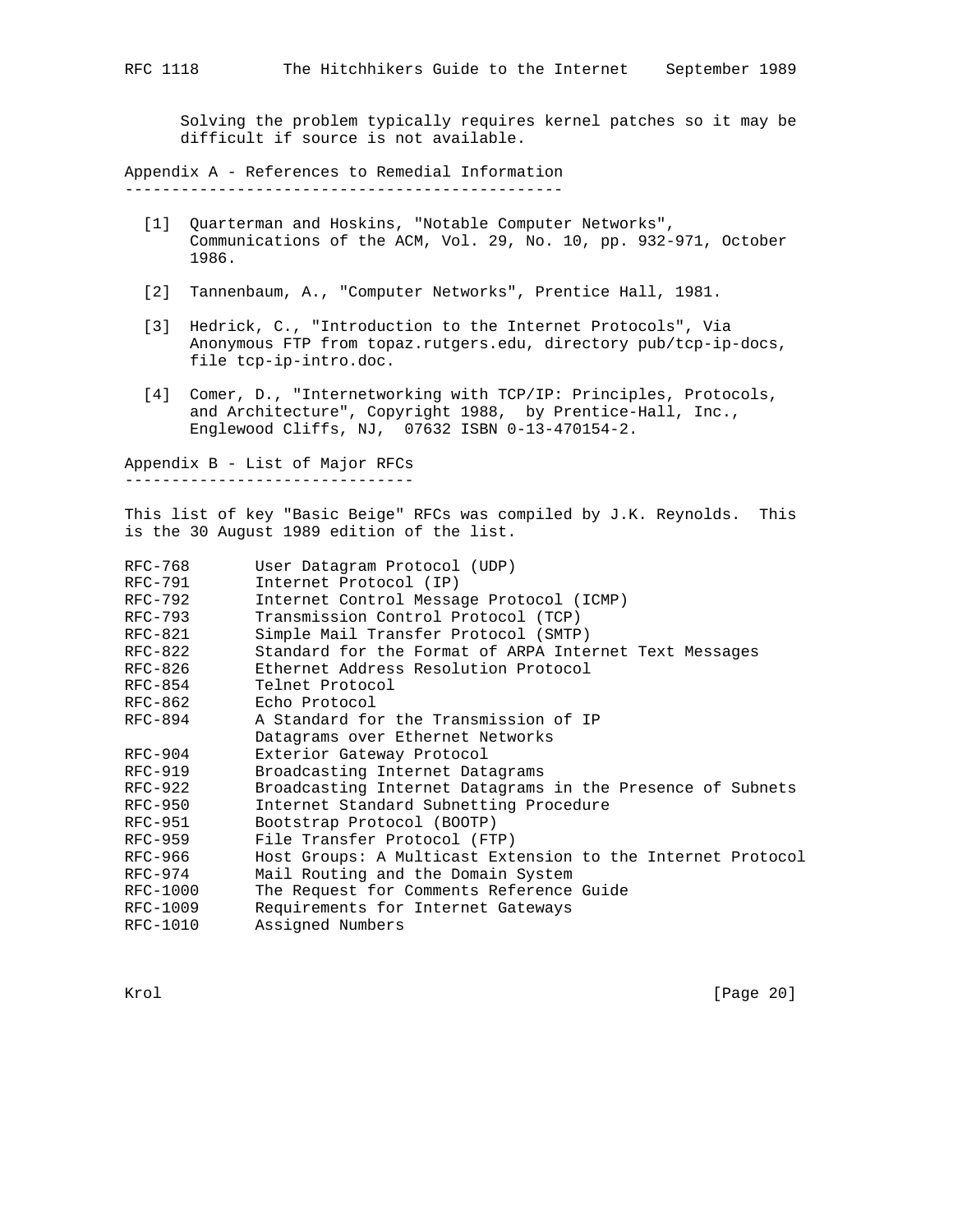| The Hitchhikers Guide to the Internet<br>September 1989<br>RFC 1118 |  |  |  |  |  |  |  |  |  |  |  |
|---------------------------------------------------------------------|--|--|--|--|--|--|--|--|--|--|--|
|---------------------------------------------------------------------|--|--|--|--|--|--|--|--|--|--|--|

| RFC-1011 | Official Internet Protocols                        |
|----------|----------------------------------------------------|
| RFC-1012 | Bibliography of Request for Comments 1 through 999 |
| RFC-1034 | Domain Names - Concepts and Facilities             |
| RFC-1035 | Domain Names - Implementation                      |
| RFC-1042 | A Standard for the Transmission of IP              |
|          | Datagrams over IEEE 802 Networks                   |
| RFC-1048 | BOOTP Vendor Information Extensions                |
| RFC-1058 | Routing Information Protocol                       |
| RFC-1059 | Network Time Protocol (NTP)                        |
| RFC-1065 | Structure and Identification of                    |
|          | Management Information for TCP/IP-based internets  |
| RFC-1066 | Management Information Base for Network            |
|          | Management of TCP/IP-based internets               |
| RFC-1084 | BOOTP Vendor Information Extensions                |
| RFC-1087 | Ethics and the Internet                            |
| RFC-1095 | The Common Management Information                  |
|          | Services and Protocol over TCP/IP (CMOT)           |
| RFC-1098 | A Simple Network Management Protocol (SNMP)        |
| RFC-1100 | IAB Official Protocol Standards                    |
| RFC-1101 | DNS Encoding of Network Names and Other Types      |
| RFC-1112 | Host Extensions for IP Multicasting                |
| RFC-1117 | Internet Numbers                                   |

Note: This list is a portion of a list of RFC's by topic that may be retrieved from the NIC under NETINFO:RFC-SETS.TXT (anonymous FTP, of course).

The following list is not necessary for connection to the Internet, but is useful in understanding the domain system, mail system, and gateways:

| $RFC-974$ | Mail Routing and the Domain System              |
|-----------|-------------------------------------------------|
| RFC-1009  | Requirements for Internet Gateways              |
| RFC-1034  | Domain Names - Concepts and Facilities          |
| RFC-1035  | Domain Names - Implementation and Specification |
| RFC-1101  | DNS Encoding of Network Names and Other Types   |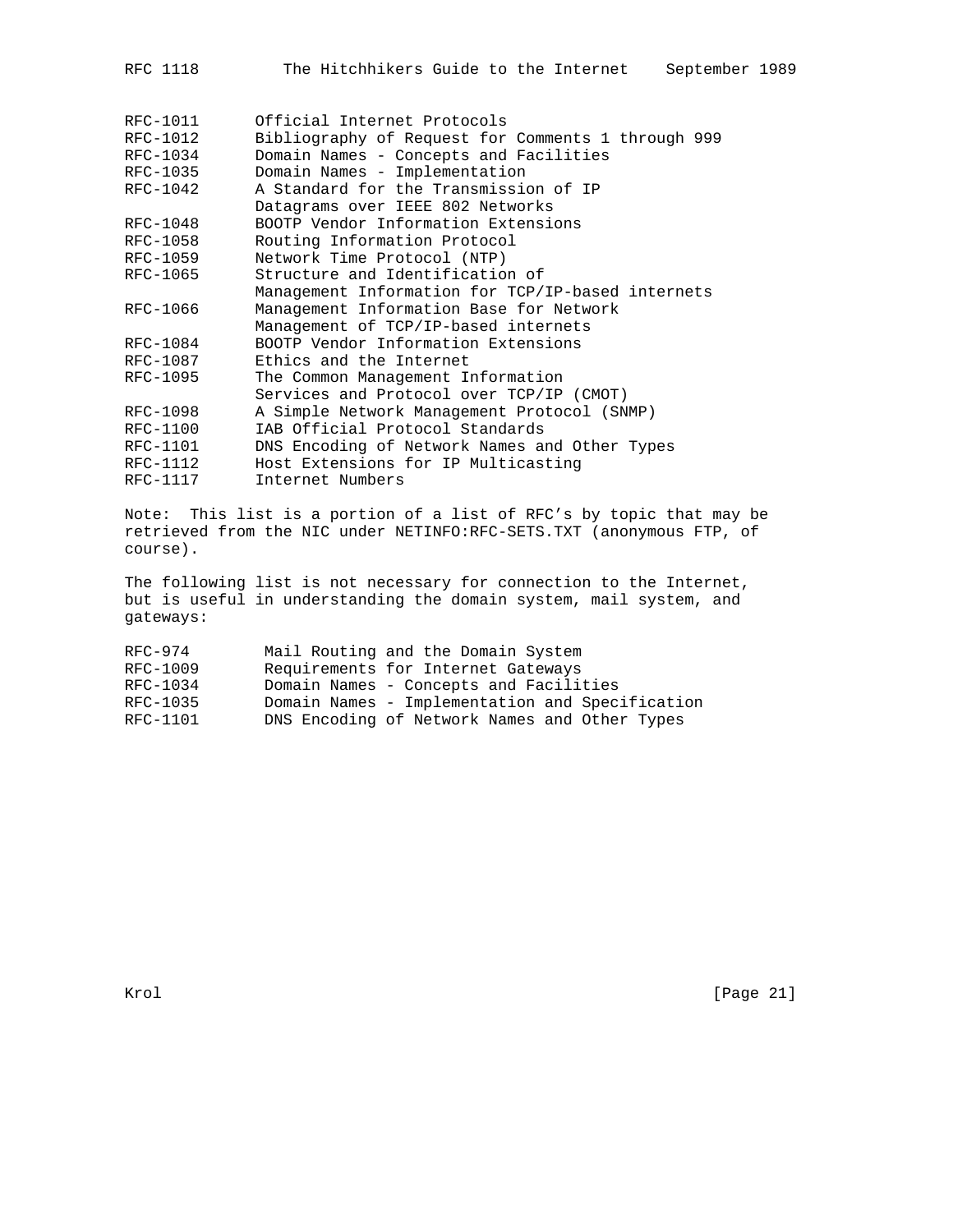Appendix C - Contact Points for Network Information ---------------------------------------------------

Network Information Center (NIC)

 DDN Network Information Center SRI International, Room EJ291 333 Ravenswood Avenue Menlo Park, CA 94025 (800) 235-3155 or (415) 859-3695

NIC@NIC.DDN.MIL

NSF Network Service Center (NNSC)

 NNSC BBN Systems and Technology Corporation 10 Moulton St. Cambridge, MA 02238 (617) 873-3400

NNSC@NNSC.NSF.NET

NSF Network Information Service (NIS)

 NIS Merit Inc. University of Michigan 1075 Beal Avenue Ann Arbor, MI 48109 (313) 763-4897

INFO@NIS.NSF.NET

# CIC

 CSNET Coordination and Information Center Bolt Beranek and Newman Inc. 10 Moulton Street Cambridge, MA 02238 (617) 873-2777

INFO@SH.CS.NET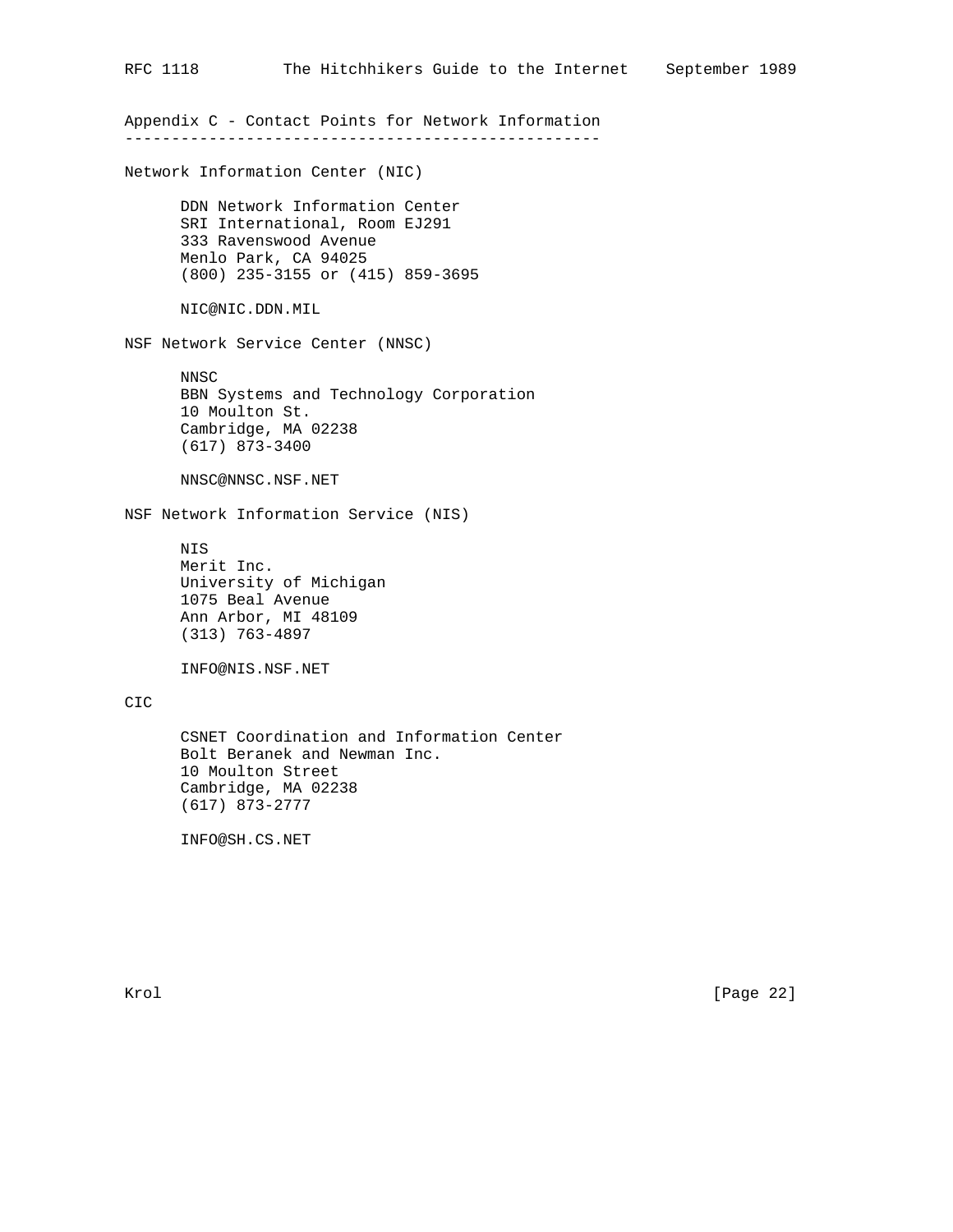# Glossary

--------

#### autonomous system

 A set of gateways under a single administrative control and using compatible and consistent routing procedures. Generally speaking, the gateways run by a particular organization. Since a gateway is connected to two (or more) networks it is not usually correct to say that a gateway is in a network. For example, the gateways that connect regional networks to the NSF Backbone network are run by Merit and form an autonomous system. Another example, the gateways that connect campuses to NYSERNET are run by NYSER and form an autonomous system.

#### core gateway

 The innermost gateways of the Internet. These gateways have a total picture of the reachability to all networks known to the Internet. They then redistribute reachability information to their neighbor gateways speaking EGP. It is from them your EGP agent (there is one acting for you somewhere if you can reach the core of the Internet) finds out it can reach all the nets on the Internet. Which is then passed to you via Hello, gated, RIP. The core gateways mostly connect campuses to the ARPANET, or interconnect the ARPANET and the MILNET, and are run by BBN.

# count to infinity

 The symptom of a routing problem where routing information is passed in a circular manner through multiple gateways. Each gateway increments the metric appropriately and passes it on. As the metric is passed around the loop, it increments to ever increasing values until it reaches the maximum for the routing protocol being used, which typically denotes a link outage.

# hold down

 When a router discovers a path in the network has gone down announcing that that path is down for a minimum amount of time (usually at least two minutes). This allows for the propagation of the routing information across the network and prevents the formation of routing loops.

#### split horizon

 When a router (or group of routers working in consort) accept routing information from multiple external networks, but do not

Krol [Page 23]